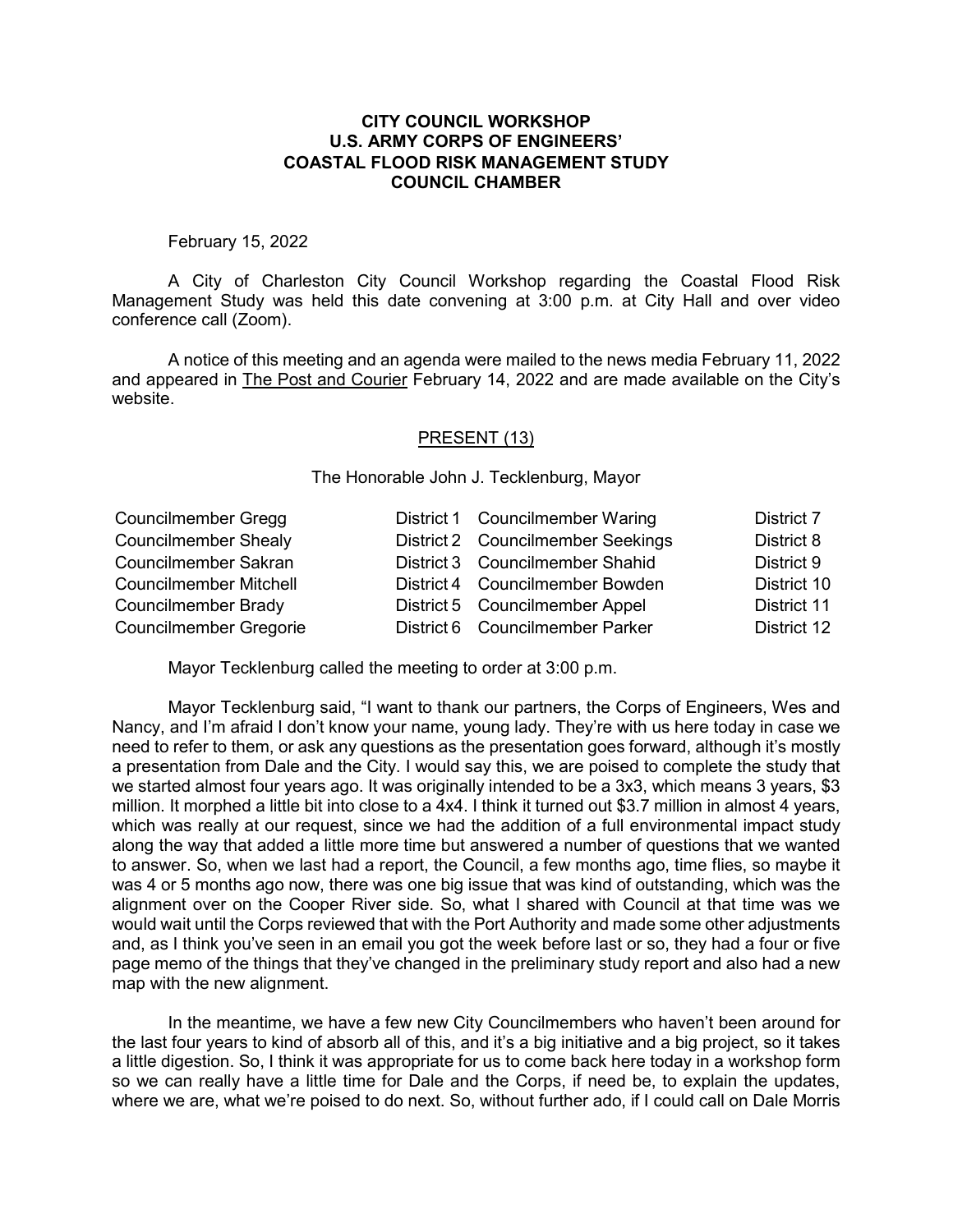to come forward and kind of lead us in this presentation and discussion. A couple of points along the way I may jump back in, but, Dale, you're up."

Mr. Morris said, "Great. Thank you. Could I ask IT to put my presentation on the screen? While they're doing that, thank you, Mayor, for that introduction and welcome, members of Council, to this Coastal Storm Risk Management Project Workshop. I just want to say, this is really cool for me to be in this room, first time presenting to Council in this historic chamber. I wondered if I would get a chance to do this, and here I am. Thank you. It's an honor for me to be here, and I just want to bring us a few steps forward from when we had the last workshop in October.

We'll talk today about the feasibility schedule, where we are, and what happens next. We'll talk about the feasibility plan, and what that is, and what it is not, and how that might change going forward. We'll talk about some of the technical parts of the design agreement negotiation, which would get us into PED, if we go that far, and opportunities within PED, and challenges within PED. Again, this is a longer process, and we have to be prepared to negotiate well through this. Then I want to broaden it out at the end to talk about other flood risk mitigation needs and demands upon the City as we go forward, and how these things should line up.

So, I want to start with this slide here. Most members of Council have seen this slide. For the new members of Council, if you haven't, here it is. This is a very simple graphic of the Army Corps of Engineers' Coastal Storm Risk Management process: study phase, design phase, building or construction phase, operation and maintenance phase. As you may or may not know, we are in the study phase, towards the end of it, trying to wrap up the feasibility phase. Let's be clear about what feasibility is. Feasibility is a Federal process that the Army Corps goes through with the non-Federal sponsor. Is there a hazard? What is the hazard? Is the hazard manageable? Can we solve it, and is there a Federal interest in doing so? Those are the things that the feasibility study is trying to tease out. Nothing has yet been designed, so let's keep that in mind that this is just feasibility to establish the Federal interest.

The Federal interest is often summarized in the context of the BCR, the benefit-cost ratio, which follows a very strict and rigid benefit-cost analysis process that the Army Corps uses to determine the benefit-cost ratio. You will hear it, you may have heard it already, you'll hear it again. The benefit-cost ratio of the Charleston Peninsula Project is the highest of its kind in the nation. It is 11.3. Our friends in Norfolk are doing a CSRM project on PED, and it is a 3.3 BCR. Miami is fussing around with their CSRM project; their cost-benefit ratio is right around 8. So, Charleston, it's a proxy for the amount of value that's here on the Peninsula, the risk that's here, and in the Army Corps' mind, the simple way to manage this risk. So, that's where we are, and it's important to understand that, again, we're just towards the end of the study phase.

So, past milestones. Just briefly for the new members of Council, we kicked this off in 2018. There was a tentatively selected plan released by the Corps in April of 2020. Public comments on that, one of those comments from the City, as well as the public, was please do an EIS, an Environmental Impact Study, and not rely solely on an environmental assessment. An EIS has much more detail associated with it. It requires some extra time and some extra money, and that was the extension that the Corps requested and the funding that they gave to this project to do the EIS. That EIS was done really in the beginning and middle of 2021. Again, City Council had some workshops, and City Council and other partners hired the discovery team to do a separate analysis of the Corps of Engineers' project. Waggoner & Ball and the Water Institute led that. As you know, before I came here, that's where I was, so I worked on that discovery analysis.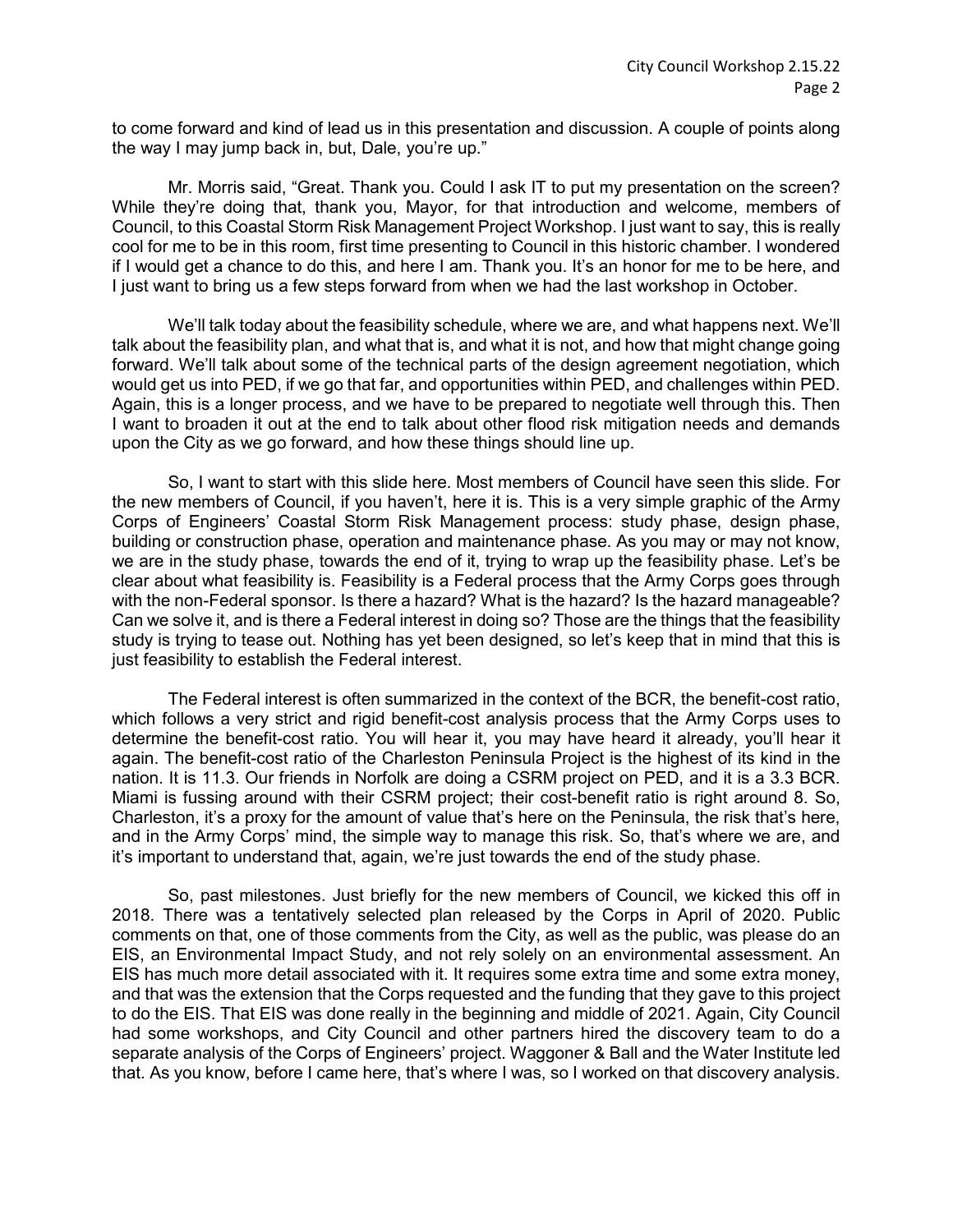The 3x3 Advisory Committee, empowered by and paneled by the City Council in February of 2021, started meeting every other week beginning in April 2021. They met consistently until the middle of December, and they have a suggestion for how they can continue to operate going forward, if we decide to move forward with that project.

September of last year, the Army Corps released its optimized tentatively selected plan and draft environmental impact statements. Comments on that, it was very clear that the South Carolina Port Authority was unhappy with the line that was released at that point. They communicated that very clearly. Do I see Jordi over there? She shot the proverbial thing across the bow, so anyway, it worked. The Army Corps realized that they did need to change this. I think that they had wanted to start with a line on the Port, but didn't get that far in the original TSP, but they changed the alignment, and I'll show a map there, and this is a tremendous benefit for both the Port properties and, we think, for the City.

The Advisory Committee, Susan Lyons, one of the advisory members, is here, also from Groundswell. They made their recommendations in November of 2021. I'll talk briefly about those. Preview of the recommended plan, most members of Council, I think all of you should have received that preview about three weeks ago in an email from me on a Sunday night explaining what's going on here. Here we are at this workshop today, moving forward, and then there is a deadline for us to submit, the City to submit, a non-binding letter of support and a non-binding financial self-certification to the Army Corps so that they can put the package together and send it up the chain of command for review. So, that's where we've been and where we are today.

What could happen in the future? If the Army Corps gets our letter of support, they will package this up and send it up to division and headquarter for review. Division headquarters will review in March and April. There are changes that headquarters and division could make to the plan. It's important to know that this is the district plan, and it will be reviewed by important people up the chain of command, so changes could be made and be finally presented to the Chief of Engineers. The target date for that is mid-May. The reason mid-May is because there is a Water Resources Development Act. That is the bill that the U.S. Congress uses to fund and authorize projects like this to move forward. That is up for discussion this year in Congress. They often do it every two years, and this is the year. So, the Army Corps wants to get the Chief's report finished so that they can submit it to the White House and to Congress for consideration for authorization. That would also eventually require an appropriation, so they authorize the project, and they need to spend the money on the project, two separate steps on Capitol Hill.

If all that is successful and the Army Corps of Engineers gets its money by the end of the year or the beginning of next year, they will come to the City and ask to negotiate a design agreement with the City. That design agreement has to be finalized before PED can start. City Council and other people would be consulted on that when we get to that phase of negotiating the design agreement, so that's an important milestone. If all of that goes successful, and these are all estimated, again, Congress may not take up a WRDA bill this year. That could happen. If it doesn't, we would have to wait until they do, so the Army Corps would get its money to do its share of PED. If they do get their money, we would negotiate the design agreement probably about a year from now. PED would start maybe a year from next month. One of the things we want to report today, the Mayor and I and others have been stressing very clearly to Colonel Johannes here at the district, to General Kelly at the division, and to others in the project delivery team that we want more natural and nature-based features added to this project, if possible. The U.S. Army Corps of Engineers maintains something called the Engineering with Nature Program. It is their version of natural, nature-based features and trying to add them to projects. The lead of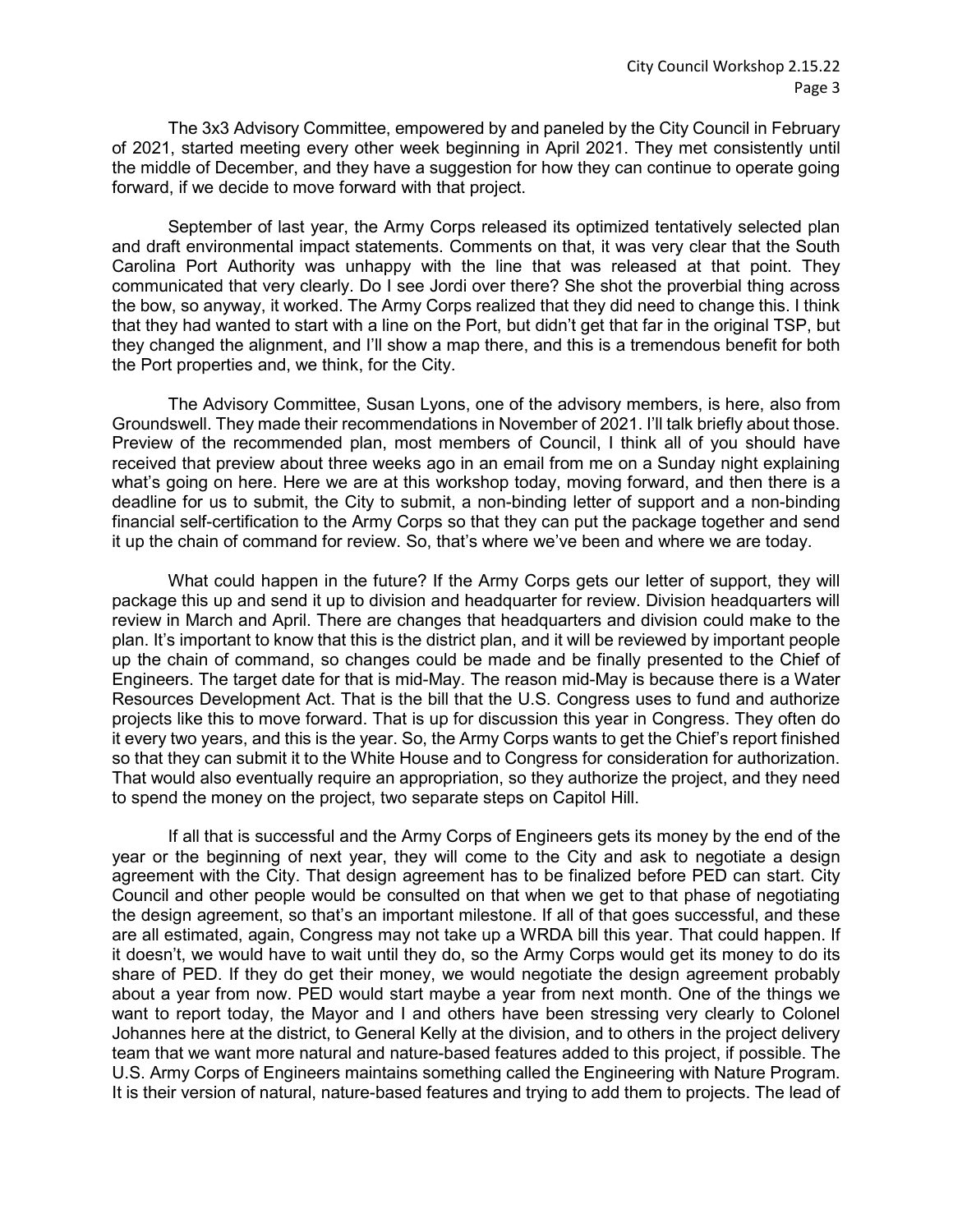that is someone I know, someone a lot of us may know. They have agreed, and Wes, and Nancy, and Colonel Johannes have agreed, to get them here to start PED with a workshop on natural and nature-based features and how they could be included into the future design.

Here's the alignment. The image on the left is quite simple. The yellow line is the old alignment, the September 2021 tentatively selected plan alignment. You can see it moves along Washington Street then skirts over into Gadsdenboro on Concord Street, then loops back to East Bay Street and then Morrison. This is the alignment that the Corps of Engineers was happy, they basically said, Jordi, if I can paraphrase, 'look, if you're going to build this thing, we're going to not have an opinion about whether you should, but if you're going to do it, please protect our facilities, both Union Pier Terminal and Columbus Terminal.' The Corps of Engineers heard that. The green dotted line is what was said this is what we should do. The right image is the new recommended plan alignment, and you can see the Port properties are now protected within that, and this drove the BCR up from 10.2 to 11.3, likely because it's going to be less costly to construct on the Peninsula than on Washington and East Bay Streets because of the complex utilities there, and also because you're protecting more property. So, this is a substantial improvement, and we thank the Corps for doing that. It does show some flexibility going forward.

So, the support to finish the CSRM study is there. I'll remind you that the 3x3 Advisory Committee made a recommendation in November 2021. Again, they said very clearly, perimeter protection is likely needed, make sure it's integrated, and then, very specifically, we recommend the City of Charleston move cautiously, and I underlined that, into the PED phase. Cautiously because we have to be careful with what we're doing here. This is an important City with important architecture, important services, so let's not take a gray wall. Let's try to get the best we can from the Army Corps project. So, move cautiously, openly, transparently, but be careful with what you're doing, so that's important. It's also important to note that it wasn't only the 3x3 Advisory Committee that recommended this. The Charleston Area Metro Chamber of Commerce recommended this. Bailey is here, and she can talk to that if you have questions about that. The Charleston Trident Association of Realtors, the medical district, the Medical University of South Carolina, the Charleston Resilience Network, Historic Charleston Foundation, Groundswell, Charlestowne Neighborhood Association, WestEdge. So, a fairly wide array of key stakeholders on the Peninsula and in the region, and they all also cautiously recommended moving into PED. Openly, transparently, but wide-eyed with what we're doing.

What are the steps to finishing the feasibility study to let the Army Corps run this up the chain of command for policy and technical review? A non-binding letter of support from the Mayor. A non-binding self-certification from the CFO that, if the City moves into PED, it can and will pay its share of those costs. The Mayor's signature on two documents, which only become active if PED starts, that's the Memorandum of Understanding on visual impact assessment and the Programmatic Agreement on national and historic features for those procedures in PED. The first two are non-binding. These are required to be given to the Corps in the next week or so.

What would happen then, if we moved on this process? We'd get this policy in technical review, the Chief of Engineers will sign the report if he's happy with it, authorization and appropriation from Congress. I'll remind you that is required before the Army Corps can do anything to start PED. Then, after they have their money, they will ask us to negotiate a design agreement. All of these documents here I sent you examples of that, or the Clerk sent you examples of those documents in the packet last week. The design agreement we sent you, the Mayor sent a letter last week to the Army Corps of Engineers explaining to the Colonel the items that we are going to anchor in the design agreement, and if we can't anchor them, we will think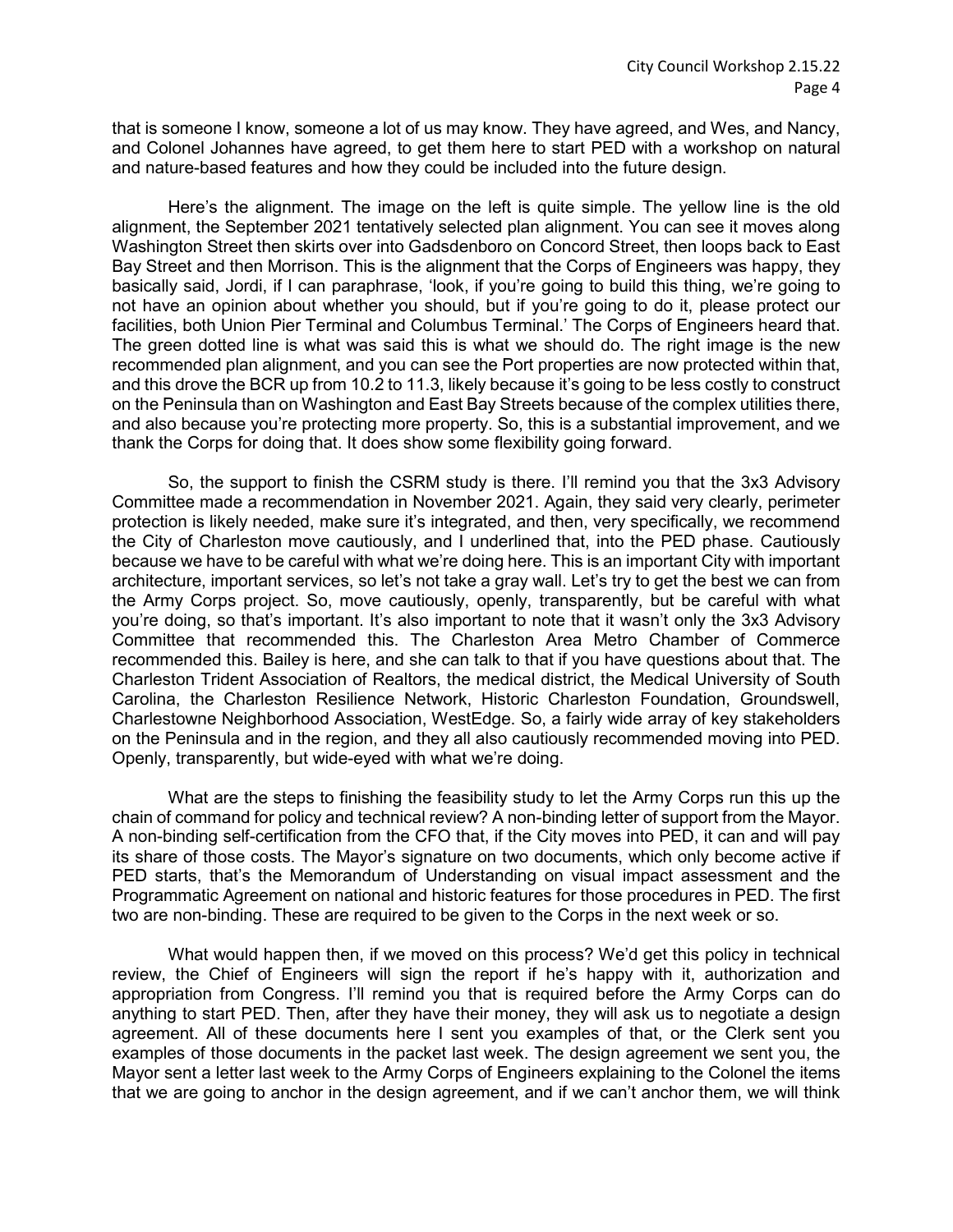hard about moving into the PED phase. We have some very clear ideas about what needs to happen in PED. These are respectful of all the things we've heard going forward, and we've communicated this in an open, transparent way to Wes, and Colonel Johannes, and Nancy, and the team like, 'we have some ideas here.' Yes, sir?"

Councilmember Shahid said, "So just to be sure, the Mayor does not need City Council's approval or review of those documents going forward, correct?"

Mr. Morris said, "I'm sorry, I didn't hear you. I'm sorry."

Councilmember Shahid said, "The Mayor does not need approval or authorization to execute those documents that you just mentioned?"

Mr. Morris said, "As I understand it, Councilman, the governance in the City of Charleston is that of a strong mayor. He does not need City Council's support to do so. What I understand is the Mayor wanted to use this briefing to explain to you where we are and see if you all had any objections to him sending these letters, which these letters are non-binding."

Councilmember Shahid said, "I just want everybody to be clear that he's got the authority to do that outside of our review."

Mr. Morris said, "Yes, sir."

Councilmember Gregorie said, "Can somebody check, because I thought we voted on that, giving the Mayor the authorization, although he may not need it. I thought, at some point, that came before Council. Okay, maybe it was just discussion."

Mayor Tecklenburg said, "I think it was just discussion that we had."

Mr. Morris said, "This issue, these signatures, are related to an issue I'm going to address in a few minutes, so let me move through that, and that may clarify some things. So, one of the things that's important to state is, without these non-binding letters and signatures from the Mayor, the Army Corps of Engineers is likely to pause the study because there's no signal from the non-Federal sponsor that it is willing to move forward, and the Chief of Engineers is not going to send a Chief's Report to the White House and Congress for authorization and appropriation if there is not a willing local sponsor, a non-Federal sponsor. So, it's an important moment. We have to decide, should we finish the study? We can remain agnostic on PED. We do that in the design agreement, and we'll see how we do that, but this is just to give the Army Corps the authority to finish the study, to indicate that there is a willing non-Federal sponsor.

Here's this image. I want to talk a little bit about a misunderstanding that's out there. This image is a more complex version, the stepwise version, of the Army Corps' Coastal Storm Risk Management process. It's what we were in. It's 17 steps. All of these steps have a lot of processes within them. Orange are things that other people were doing, green is feasibility, blue is PED, and gray is construction. I annotated this with the dark numbers, the dark dates on the bottom left of each slide. It shows you when these occurred in the Charleston process. We are, in fact, right now at the bottom of the first column on the left, which is step 5. The Army Corps of Engineers is finalizing its report to send up the chain of command and said 'we need those letters.' They need the letters from the City to move that forward. Once that occurs, again, then steps 6, 7, and 8 we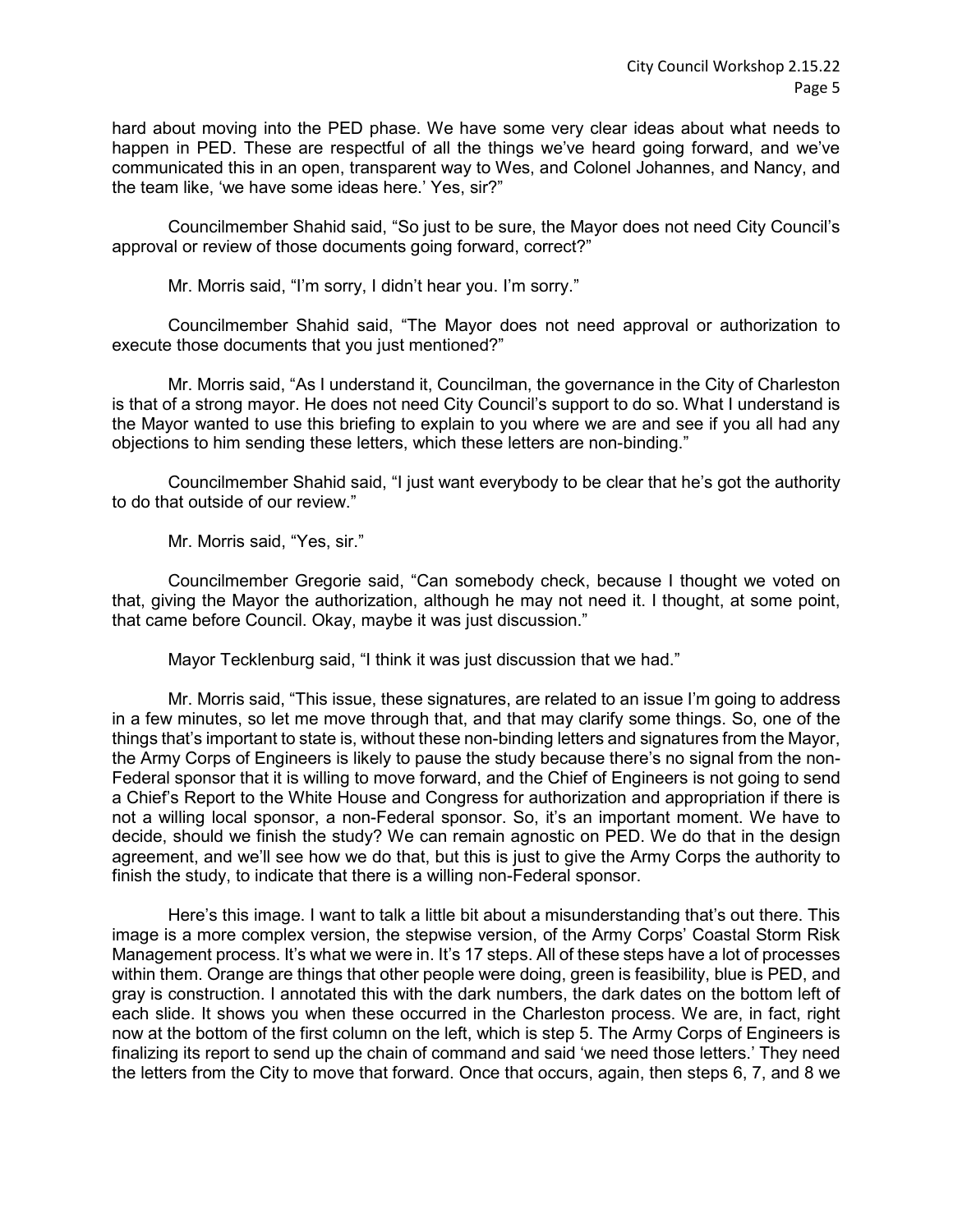discussed those, that's the Corps reviewing things up the chain of command, authorization, and appropriation.

You get to step 11, the Corps has the money, they come back to us and say let's negotiate a design agreement. You will see there is a fair amount of time in between step 5 and step 11. It has been suggested that the Army Corps of Engineers has paused the study, or they've given an extension to the study, they've given City Council reprieve on a decision. That is not the case, as one of these reviews up the chain of command and work by Congress takes time. Because the Army Corps of Engineers, the division, and the headquarters, they can make changes to the plan, we deem it most appropriate that when we would ask City Council to consider moving into PED to have the final report, not the district's report, but the final Chief of Engineers' report, and that it sees what we're doing in the design agreement negotiations with the Army Corps of Engineers to make sure this works for everyone on Council. So, there isn't a pause. There isn't an extension. This is just the time it takes, and there is a suggestion by Councilman Seekings, and you've heard others, to let's perhaps use this time to do some more research. We should consider that. This is not my decision, it is your decision, but that is possible with this time.

Let me move forward here. Moving more broadly, there are a lot of concerns expressed about the TSP. A lot of those concerns are serious and legitimate, and we need to take them seriously, and we do. Concerns from citizens, concerns expressed by Council, concerns expressed by stakeholders, people in this room. We've expressed these all along to our engineers, so these are not surprises to them. I fuss at them regularly, and Mark Wilbert did, too. So, it's good. It's an open, transparent relationship, but we want more natural, nature-based features. Sorry, that's the Army Corps acronym, NNBFs. We want more of those, citizens want more of those.

We want changes to the alignment. Let me assure you, there is not an inch of space between Councilman Seeking's view, and the Mayor's view, and my view on the Lockwood alignment. These gates cannot cross Lockwood, we need to fix it, there is a way to fix it, we think, in PED. We're going to make sure we anchor that. There are other alignment changes needed on Johnson Street. The port realignment was wonderful, but it creates a challenge for Morrison Yard on Johnson Street. I have walked that area twice. I know we can fix this in PED. We've discussed this with Wes and Nancy. We have to get into PED to do it, but I think we can fix this. Again, Concord Street, a very complex area both in Gadsdenboro and the French Quarter. We need to respond and understand the sensitivities of that zone and potential gates there, and exactly where we place the structure, and exactly what that structure functions like to protect that area. So, these are sensitive design things. We're going to do these things. Again, we have concerns about the non-structural approaches for Rosemont and Bridgeview townhomes or apartments, aesthetics, viewsheds, serious concerns, and achieving multiple benefits. And for any of you that want to ask me in the Q&A, I have some ideas to show how we can get multiple benefits from this project. We can talk about that. You know, I have a wide network of folks around the U.S, really smart people, much smarter than I am, engineers, who think about these things.

There's concern about the analysis done by the Army Corps for wave overtopping and stormwater impoundment. Not that their analysis is wrong, but perhaps that we need more study on. This is exactly what we do in PED. To make sure those numbers are right, and I have an engineer sitting next to me, and if I heard him express the same thing, we have to make sure that wave overtopping and stormwater impoundment analysis is right so the pumps are the right size that the Army Corps is going to build us, something we very clearly need to do in PED, and we just haven't done enough of it yet, because of the limitations of the feasibility study.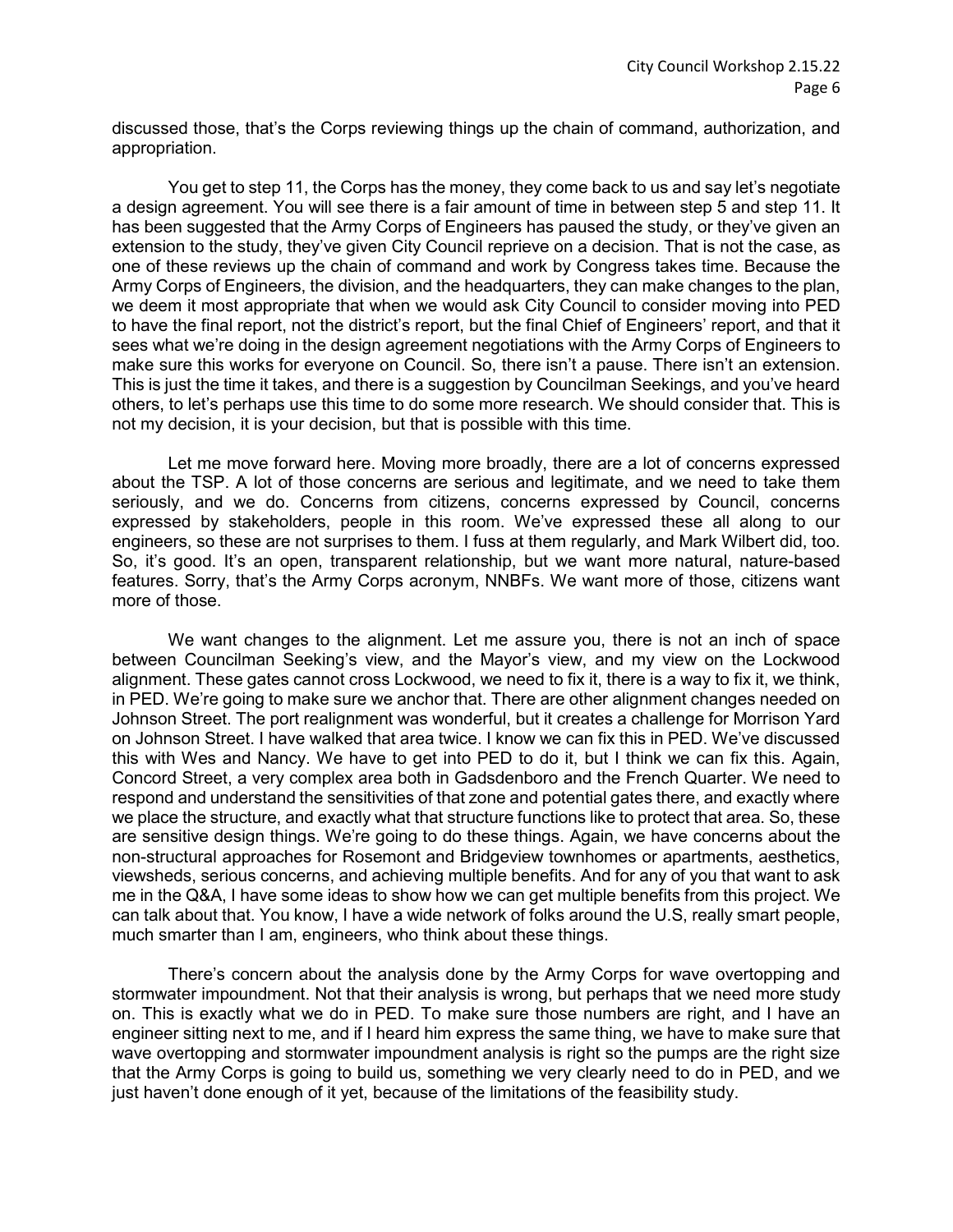Groundwater management. I've expressed this over and over, I know Councilman Gregorie and others, Councilman Seekings, the Mayor, we share our concerns here. We need to know more about the groundwater situation under the Peninsula because, as the seas rise, the shallow aquifers likely start to pop up in soccer fields, and in people's backyards, and perhaps onto our streets. We need to understand that. The PED process will help us there.

Again, mitigations, features, and betterments, what is that? A mitigation is a project addition that the federal government pays for. A project feature is something that is within the project, and it's a cost-shared, 65% Federal, 35% local. A betterment is something that we want to do, but the Army Corps doesn't have the authority to do, but we can do it if we pay for the marginal cost increase of that ourselves. So, we want to explore more things like this in PED, to get some betterments, to get some features that improve the structure for us, but we can only do that in PED. You all have an example, this is just a front page here on the right, of the letter that the Mayor sent to the Corps on this design agreement, what we're trying to anchor in it. That was one of the exhibits you all received last week. We have some very serious thoughts here. I hope you all have read that and understand what we're talking about."

Mayor Tecklenburg said, "So, Dale, if I may just interject here for just a moment. Of course, these items, you all, really apply to when we get to the stage where we would be negotiating that design agreement with the Corps for PED, which would be late this year or early next year, about a year from now. We've had so many conversations about these concerns that the City has in moving forward. I guess this, in a way, defines that word cautiously, about moving forward cautiously, that we are taking all of these things. And this isn't an exclusive list. It's not to say we can't think of something else to put on the table before we get to the design agreement, and very similar to many of the items that Councilmember Seekings pointed out in his article the other day, so I won't go back over them all, but I just felt that in addition to the excellent verbal communication that we've had with the Corps over this, we're their partner, they need to know where we stand on cautiously moving forward. So, I wanted to put this in writing for them to be fully aware of as they finish their process for completing the study. Thanks."

Mr. Morris said, "Right. So none of these issues that are anchored in this letter, again, it is non-exhaustive. We may find more things to anchor in the design agreement over the next year. We will do so, if necessary. None of these were a surprise. We have talked repeatedly with the project delivery team about these, so, again, it's an important and transparent relationship to make sure we're trying to accomplish the same goals. Yes, sir."

Mayor Tecklenburg said, "Use the microphone please, closely."

Councilmember Gregorie said, "Since we do have this added time, and we've already appropriated monies for the water plan, will we have that water plan completed so that when we do make a decision, with respect to PED or anything else, we're looking at the total, the whole, in terms of not just the wall, and I hate to call it the wall, not just the wall, but some of the things like the groundwater, etc., will we be able to have all that completed by then, in terms of the water plan?"

Mr. Morris said, "There's a saying, great minds or lazy minds think alike. I have a slide on that, so you can determine what that is, but I do want to address that because it's an important question, if you'll indulge me for a few more minutes."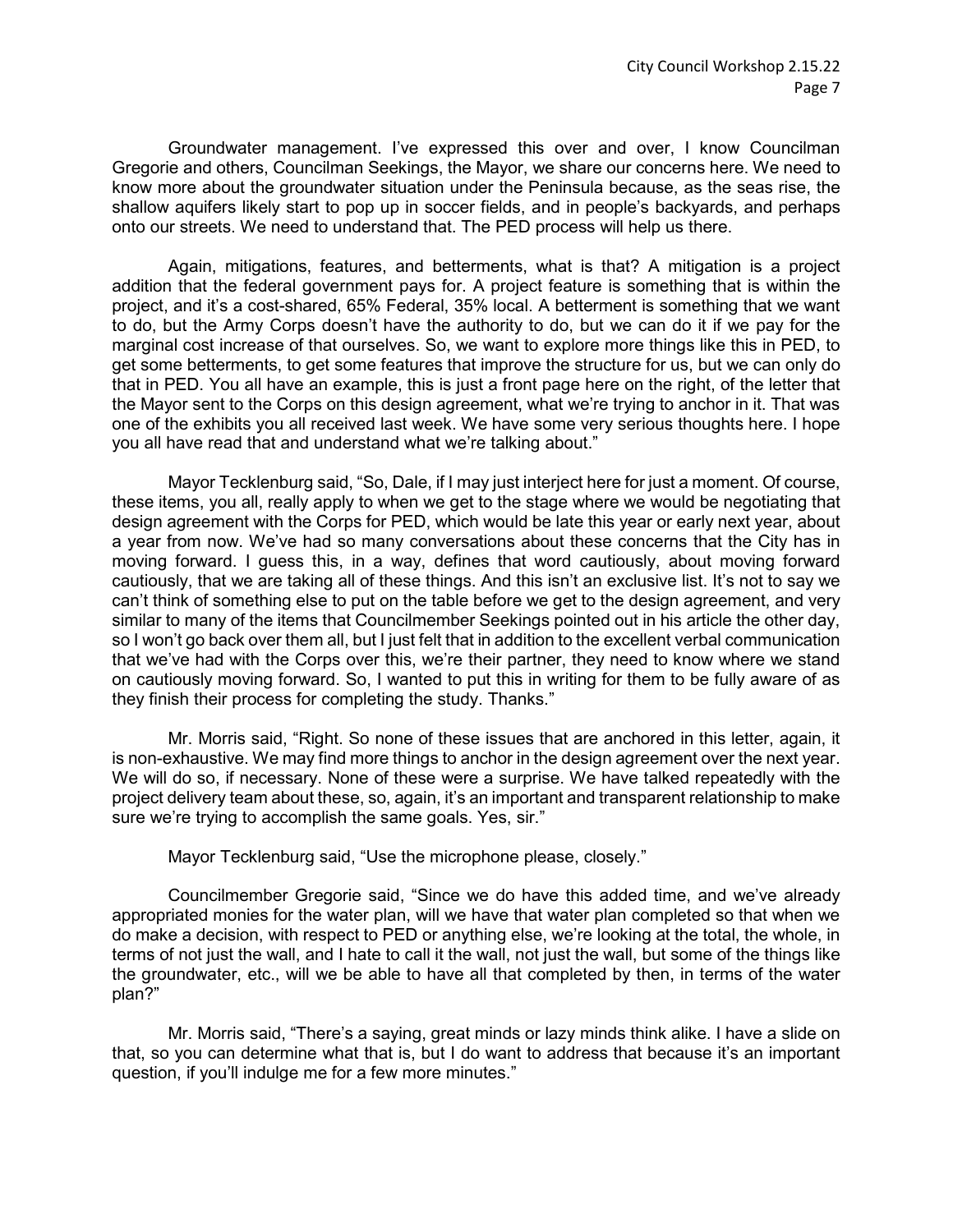Councilmember Gregorie said, "Sure."

Mr. Morris said, "Great. So, again, we have communicated to the Corps of Engineers things we want to design. I want to remind the members of Council from last year and the new members of Council that the City Design Division, which is part of the Planning and Sustainability Department of the City, they worked hand-in-hand with the Corps of Engineers over the last three years. How could we design this better for the City? This document is online. It was released last October. It's 300+ pages. It's got a lot of images in it. It shows you that Alan Davis and the Planning Department have not been sitting still. We have a vision and an idea for how we can move forward.

Now, let me be clear, not everything in this study was vetted or engineered. These recommendations, these are ideas that the Design Division came up with by themselves and by things they borrowed from others, from the Waggonner & Ball team, from the team that did the Imagine the Wall Report, from others who have said 'let's think more broadly about this.' So, this is a compendium. It is now in print, I'm told, as of yesterday or the day before, but this is online, and I encourage you all to look at this. The Army Corps of Engineers has said this is a wonderful starting point for PED. Let me also be clear, there is no way there is enough money in the City budget to do all of these things. This is just an idea so we could work through this and prioritize those things. This is an expensive list of wonderful design ideas, but we could surely do some of them, and we could work with everyone to achieve that in the design phase.

Back to this slide because I'm going to broaden it up here. So, the recommended plan is a feasibility plan to achieve those Federal goals – is this feasible, and is there a Federal interest? Nothing has been designed, and it disturbs me when I see images of gray walls all around the Peninsula because, in fact, a gray wall in an area could be a possible feature in an area like Columbus Terminal because that won't disturb the port operations. It's the simplest kind of structure there is, but a gray wall is not what we need in the middle of the French Quarter, or in other parts of the Peninsula. We have to design this, yet, and we need to get to the design phase to do this. I have verified, I have contacts around the U.S., that alignment modifications and improvements to the TSP can and do occur in PED. Right now, Norfolk, Virginia, Jamaica Bay, which is right next to JFK airport in New York, so it's a Hurricane Sandy project, Galveston, which is still dealing with the impacts of Hurricane Ike 13 years ago, Beaumont/Port Arthur, this is funding that was given to Texas for the Texas Coastal Study and amplified by Hurricane Harvey and the impacts there, and in Naples, Florida, Collier County, they're also in the middle of their processes. We are in touch with them. The Army Corps and the local partners are making changes to the TSP. The line is moving, betterments are occurring, project features are being added to it. We don't know what that will be for Charleston, but if we get into PED, we could try to do this, so I just want to be clear that we can, nothing yet has been designed.

Let's talk about what do you do in PED and the importance of this. There are a lot of very important surface, subsurface, and other studies in PED that need to be done so the engineering can be appropriate to the hazard so that we can design a structure. It's very important to do these extra studies, these deeper studies. These are very important things, topographic, geospatial, and bathymetric surveys, subsurface exploration, stratigraphy, wetland delineation, I can go down this list. You can have this presentation. There are a lot of really important studies here. Because the City will be paying 1/3 of the cost of these studies, that information that comes from those studies are ours to use forever in the future, even if we don't go to the construction phase. So, this information, \$0.35 on the dollar is a good value because we are still going to have to do things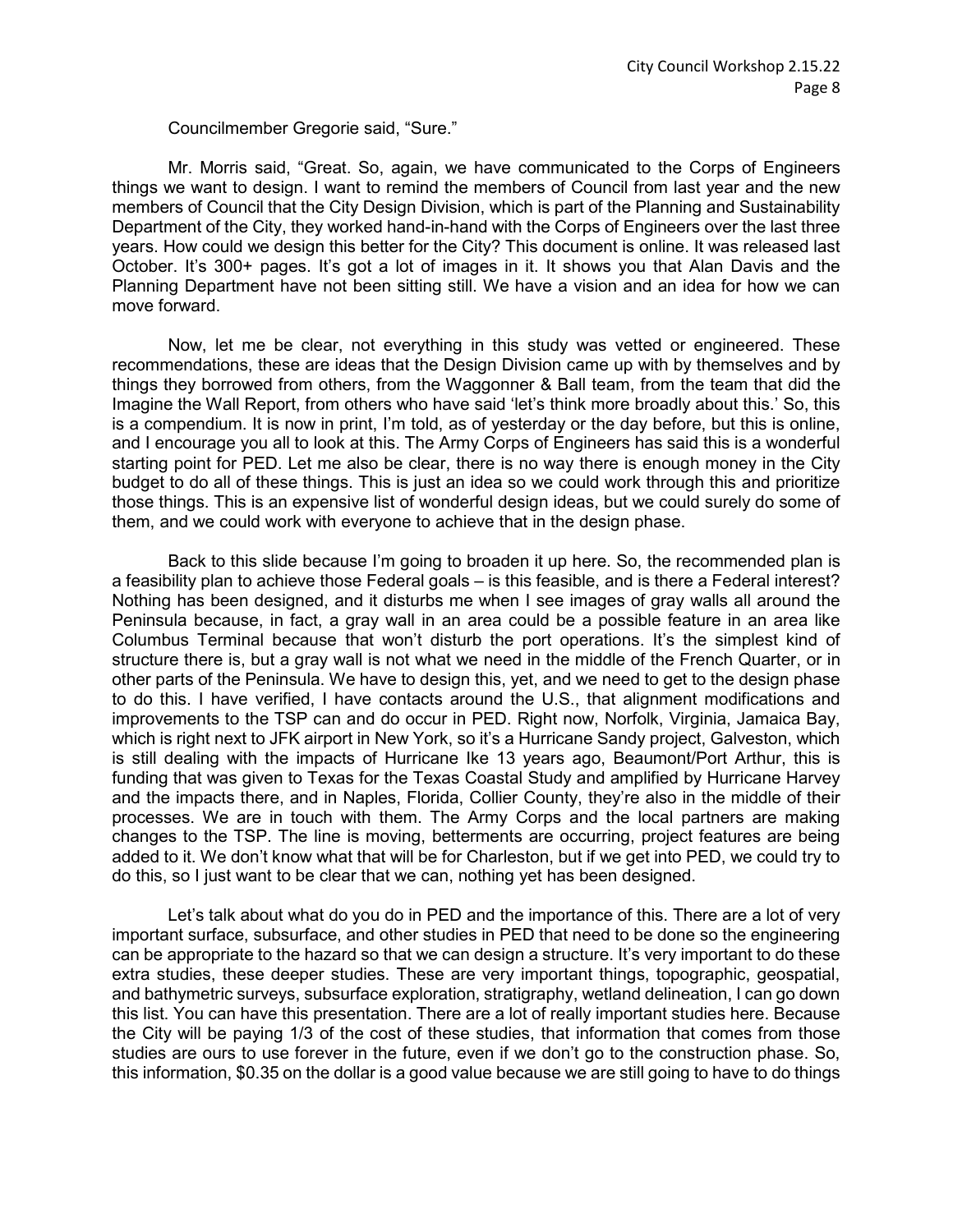on the Peninsula, no matter what. It's important to understand that these are very important things, and this is part of the PED process.

I'm going to broaden it out here. We all agree this is primarily a surge risk effort. It's what the Federal government is empowered to do. There is a push to give them more authority to do tidal and stormwater work. Bills were introduced just last week on this in Congress. There's a push. We're hopeful that this push will occur and it will happen. I happen to know some of the sponsors of that bill. We're hopeful. It's not there, yet. Surge is just one of our threats. We have every water threat there is here in Charleston. We have surge, tidal, riverine, stormwater, groundwater, compound, and sea-level rise, which makes all of those things more difficult. So, we have to do more, and we will. This sentence in quotes up above, that's one of my favorite sayings from the Dutch Water Boards, the people who do this in the Netherlands. It's a translation from Dutch, 'it is not either-or, but and this and that.' We have to do it all, and we're going to try to do it all. This image here from the medical district from Hurricane Dorian in September of 2019 expresses very clearly that it isn't just surge that we have to deal with. I know a lot of you are concerned about flooding the rest of the Peninsula or the rest of the City. That is absolutely correct. We have to do it all, and it's not going to be cheap, but we have to do it all.

I'm wrapping up here. I'll remind you all, from the City's own vulnerability analysis done a few years ago, not the Army Corps, but the City did this themselves, commissioned it, water is our biggest risk. Floodplain inundation, so stormwater and tidal, is very high, but surge risk is higher because of the impacts it brings. It may only occur once every 20 or 30 years, but when it happens, it is devastating, as you all know, and it takes a lot to recover from. So, again, it's not 'either-or,' it's both, it's 'and.' Here's the most recent tidal flooding graphs from NOAA. This is from December of 2021 or January of 2022. There's minor tidal flooding, so 7ft. Meanwhile, the water, there's moderate tidal flooding, here is major tidal flooding, it's the same trend, and in the last decade we have seen a lot of tidal flooding, so we have to address this. This trend, no one thinks it's going to stop. There is a newer report out by us from a set of Federal agencies saying, 'look, this is going to get worse.' It's not a surprise. Any of us in the water realm have seen this coming for a couple of decades. It's not a surprise, but here's evidence it's happening in Charleston. Again, it's not 'either-or.'

Maybe some of you know, these are three images to capture an important expression. The City is involved with the national Federal Department of Homeland Security on a pilot project with Deltares to create a tool for communities to use around the U.S. that would capture future hazards and their impacts and then what measures might help you manage those impacts. It's a planning tool. The model inside of it is an impact model, and it's a damage model. A damage model, impact model, and a water surface elevation model. These are validated. They're not sort of new and modern and not validated. These are modern, validated models.

The left image here shows 2.5 ft. of sea-level rise, which is the City's own sea-level rise strategy recommendation – plan for 2.5 ft. over the next 50 years, or by 2070. So, 2.5 ft. with no adaptation, so doing nothing. You can see what the Peninsula looks like. We know where it floods now. It's probably going to get worse. You can see what it looks like if we only do pumps, the middle slide. Let's add some pumps in. If we only do pumps, we're still going to have a similar amount of flooding because the tide and potentially the surge is getting in. The rivers are in the City. We know this, but I want to remind you, what this tool shows here is if you put a hard edge on the Peninsula, it doesn't have to be the surge wall, but we have to raise the edge of the Peninsula so that the tides don't come in all the time. You can see the benefit of doing so. So, again, this is just a pilot, but it captures visually what we're trying to say about raising the hard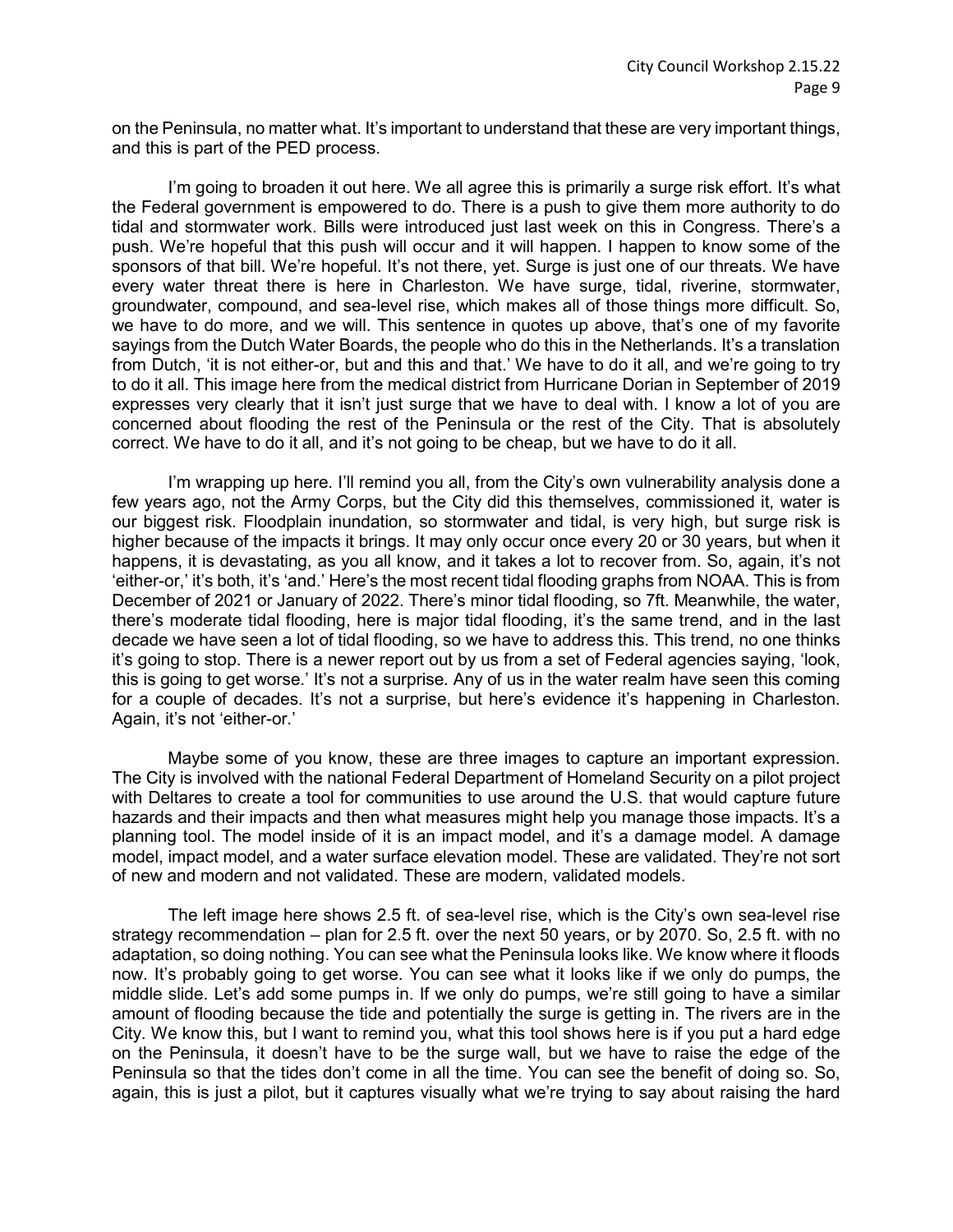edge so we stop the tide from getting into the Peninsula. If we do so, that will lessen the demands on the drainage systems, so we get a multiple benefit there.

Councilman Gregorie, here you go. You indulged me. Yes, the water plan. City Council, last year, approved funding for a water plan. A comprehensive and integrated water plan came out of the Dutch Dialogues. It's been done in New Orleans. It's all risks, all hazards across the City, and options, again, per basin. The City has a number of basins, and we would try to tease out, per basin, what is the best approach to the particular flooding or types of flooding in that basin. So, looking forward, I don't know when this work will be finished because I'm writing the scope of work now, and it requires some very careful adjustment, but I hope to have it finished by the end of the month. Then, we've talked with the Procurement folks and how to get that out on the street. This may take some time, so the Advisory Committee, and the Mayor, and others, and I think Council, has recommended: make sure we use this water plan to inform what we may do in PED. That is our goal, but we have to see how quickly the information comes back from the team that we hire to do that work. I guarantee you I will push them to give us some results before, let's say, December of 2022 so we can have this information. One of the things I'm pondering and I've discussed with the Mayor, and with Matt Fountain, is to putting some language in this scope of work that would give the City the option to have the consultant become an owner's agent so that if City Council said 'you know what, in May or June of this year, go study this so we can understand how it's going to impact PED or what it's going to impact with this wall,' the City Council would fund that, and we could task this directly to that consultant team or consultant, so that we wouldn't have to procure that separately and wait longer. I would like to put that language in there. I'm going to put it in there until someone tells me to take it out, because it will create some flexibility for us to go forward.

I do believe the water plan is underfunded. I don't know that we can do a full water plan for the full City in 9 months for \$500,000. I just want to say that. I think we need to, the Mayor and I or others many come back --- Yes, sir?"

Councilmember Seekings said, "We can't."

Mr. Morris said, "Okay."

Councilmember Seekings said, "That's just a fact. We're going to have to live with that around this table and think seriously about it. We can debate on what the next year looks like, but one of the things it's got to look like, it's going to look like us putting resources into it."

Mr. Morris said, "Right."

Councilmember Seeking said, "I would implore everyone sitting around this table to think long and hard about how we fund what we do before we sit down and talk about getting into the design agreement."

Mr. Morris said, "Thank you, Councilman. I agree 100%. Where you make your investment is a reflection of your priorities, right? Again, I think we have to consider maybe a phase 2, or a second-year funding for the water plan, and let's figure out how to phase that, but I agree, and I hope we can count on your support for that. I'll leave it at that. I'm not a lobbyist.

We also have to do the Rosemont Resilience Plan. It's something that the Advisory Committee recommended, very important to Councilman Mitchell, to those non-structural areas,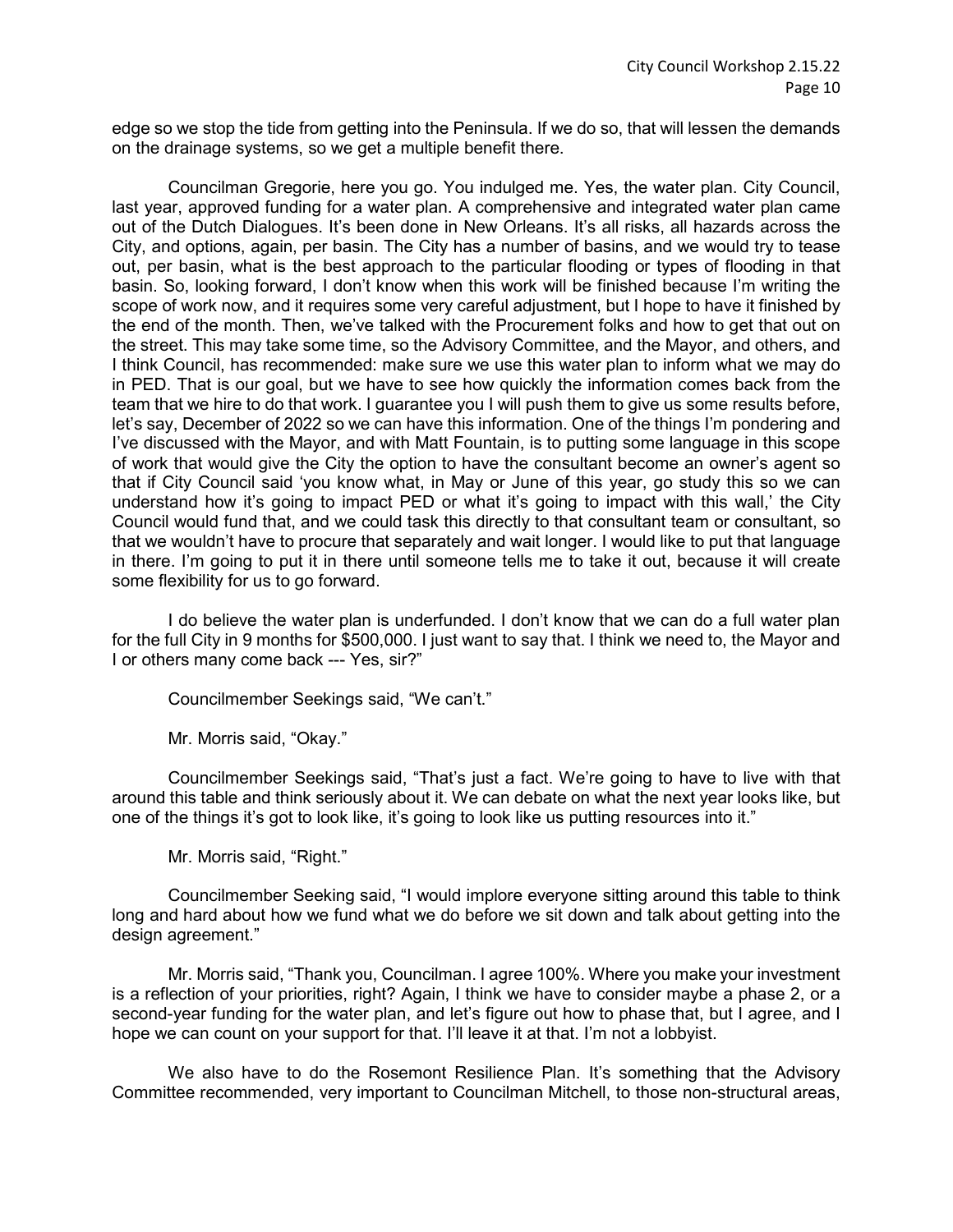we're in touch with them. Be aware that City Council did not provide separate line item funding for the Rosemont Resilience Plan. The idea was well, we'll just fund it out of the water plan. Well, I just explained to you that the water plan is slightly under-resourced, so let's talk about that. Be aware that I am already trying to put my hands in people's pockets to get money to help them support this. There's a possible grant funding opportunity, a big one, and one of our local stakeholders has pointed this out to me, that we may be able to get money from them. I think we can, but we have to do this, too. Again, it's not an 'either-or' situation, it's all.

I want to end sort of where we started all those years ago, or where I started with the City of Charleston all those years ago with the Dutch Dialogues Report. We had a team of Dutch, and Americans, and locals here, experts, planners, designers, engineers, hydrologists, groundwater folks, all those folks here. This report, as you may know, was the compendium of a lot of great ideas, but I wrote most of the report. I took a lot of ideas. These words are mine, so I know what they mean. So if you have questions about the Dutch Dialogues Report, please ask. But here 'the importance of perimeter protection cannot be overstated, and any perimeter protection must be logical, practical, and forward-looking.' Some of those alignments, they're in the TSP, they're not that, but PED can help us get there. So let's do this, but also we should try to get multiple benefits from this. There's a misunderstanding, I think, floating around about what multiple benefits could be from this project or how the Dutch look at multiple benefits. I have a slide after this. I can talk about multiple benefits day and night, if you want to do that, happy to do that, but just want to say, here we are. We can get some multiple benefits from this project. It isn't just surge. We may have to pay a little bit more to get those benefits, but it's something we should at least explore and not stop right now. Thank you."

Councilmember Gregorie said, "[Inaudible.]"

Mr. Morris said, "Yes, you have toured some of these places when you went to the Netherlands, sir."

There was laughter.

Mr. Morris said, "I have oodles of slides here. Briefly, let me take this opportunity, so yeah, this is infrastructure, right? The top left, that's a 16 ft., it's a 5 meter high sea wall on the coast of the Netherlands protecting Scheveningen. That's a funny Dutch town, but The Hague, the seat of government, is right behind that. This was a boulevard, pretty ugly parking lots on it, beachfront, it was nasty. They brought in a good designer to make sure the surge wall reflects some important values. So, now they have a surge wall that is a walkway. This thing has restaurants on it, it's really cool. They break them up when a storm is coming, they put them up behind the wall, and they're safe. That's a multiple benefit thing. It is a surge wall and amenity.

The top right, we were here, this project is now completed. It's one of the Room for the River projects. So, the river that you see meandering on the left, that's the Waal River. It's an important discharge channel or navigation channel from Germany up through the Netherlands. This area of the Netherlands had a lot of river floods in the last decade because of quick snowmelt, more rainfall in Germany, coming down this river flooding them. You will see, the pointer is not working, but that's their big river levy. This thing is high. It's probably 22, 24, or 25 feet high. They set this back from the river edge, and you can see the old river edge, they set that levy back and they created this diversion area, so when the river is high, that water is going to flow through that channel that's been created, you see it under construction on the right. That will lower the water level downstream where the people were getting flooded from things here. What they're doing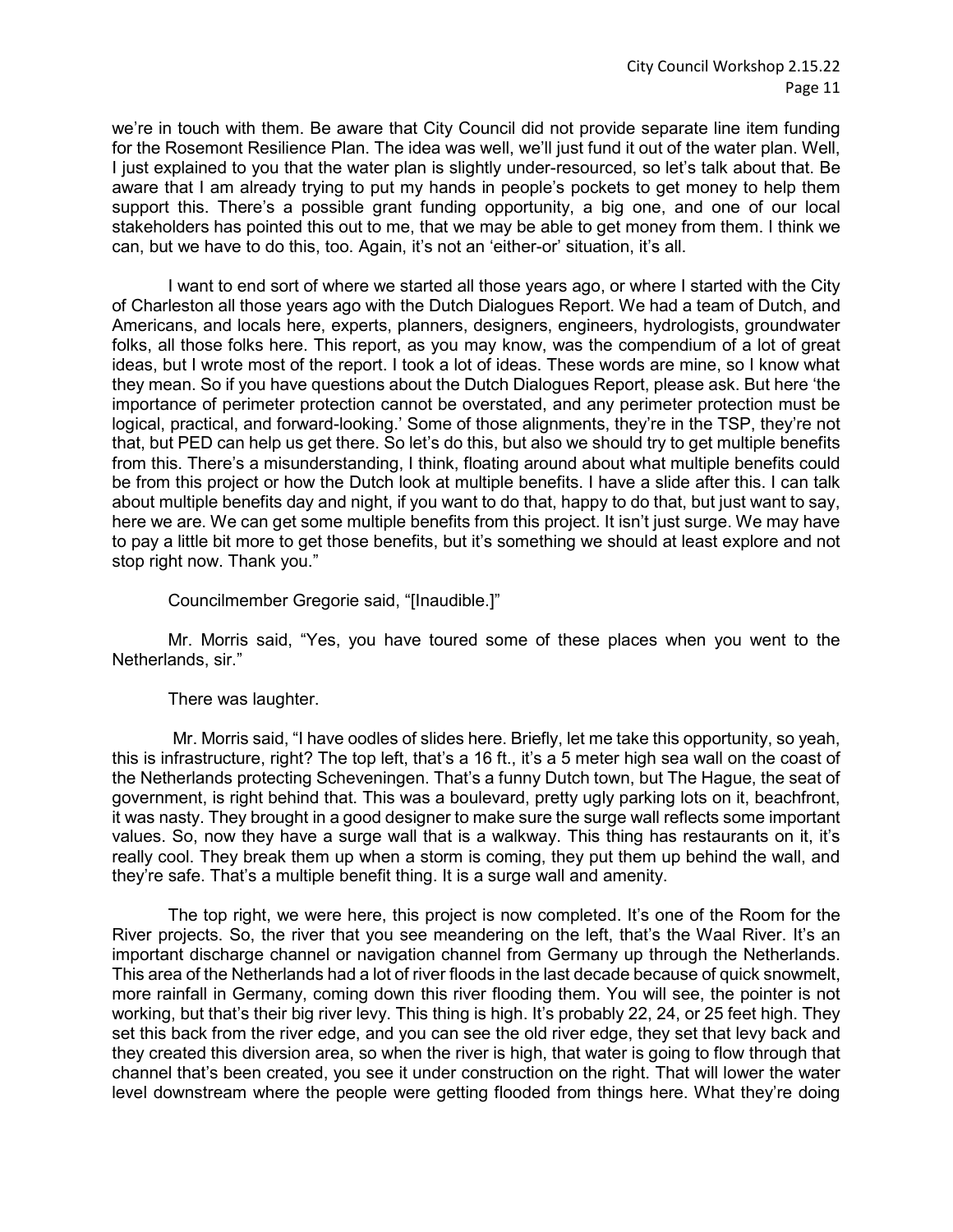here, what was surprising to the folks from Charleston over there, they put an amphitheater in there so people can go use it, there's a bike park over there. They're actually planning to sell some property there so people can live above the river level, but on that area, and they're right next to the water. That's multiple benefit design.

The bottom right, that's a school that had flooding, ponding, in its playground. They needed a playground, but they also had ponding, so they created these sort of stormwater features in there that, they're dry most of the time, but when it's wet, they fill up with water, so now you have a multiple benefit of it. You have a playground and water management.

The one in the middle, that's a parking garage. That's an entrance to a parking garage that is under a beach that had a big sea dike put in front of it. The City said 'hey,' well, let me back up here. On these projects, the national government pays for the flood risk mitigation, and the locals pay for the betterments, or the bells and whistles. This town, Katwijk, is a Dutch beach town. German tourists are there all the time. The Dutch hate the German tourists because they leave their garbage and park on the street, and all that. They leave their garbage on the street and anything else. They said 'wait a minute, you want to put sand up on our beach? You're going to kill our views. Let's not do that. What are our options?' They worked with the design team, the design team said 'let's put a revetment in the dune,' so they lifted the dune up, they put concrete steel there to make that sea wall, they covered it with sand, and behind the revetment, the sea wall, they put a parking garage. 660 spaces, bonded, the German tourists are paying the parking fees, and the Dutch have built this wonderful structure. Pretty smart guys, right? That's how you do this. You get creative with 'how can we combine multiple benefits?'

The last one, this is an area of Rotterdam, a redevelopment area. It's a museum district. There are a bunch of museums nearby. They decided to consolidate this. There was an old, ugly surface parking garage here where you see that sort of colorful thing in the middle. The museum said, 'hey, we need more parking.' The City said, 'fine, you guys pay for the parking garage, build it underground, and store the stormwater from this whole area in that facility when you hit a certain level.' So they did this. There is a storage chamber that when it's the first, I think, two centimeters of rain that falls in this region, it goes, when the drainage system is at capacity, so it would flood otherwise, the water gets diverted into the storage chamber, and when the tide goes out on the river, because the river is pretty close by, it drains out into the river. This is multi-benefit infrastructure, and the museum district and the visitors are paying for it. So, pretty cool. We have some things here we can do in Charleston with this project, too, and if you want to talk about those, I will. I can see you're all --- I've talked too much."

Councilmember Mitchell said, "Did you also look at the Bridgeview area?"

Mr. Morris said, "We have looked at the Bridgeview area. Kaylan and I have, we have spoken to the new owner of the apartments up there. They are monitoring this study. They said, once we move into the PED phase, they want to talk to us about the floodproofing mechanisms that would go up in those facilities. So, yes, we have. The Bridgeview Apartment owner has said let's wait until the appropriate moment to talk about what we do up here."

Councilmember Mitchell said, "Even when it's raining, you know, it's flooding, you can't get in and out. The safety mechanism because, even the safety, firemen, and nobody can get in there."

Mr. Morris said, "Right."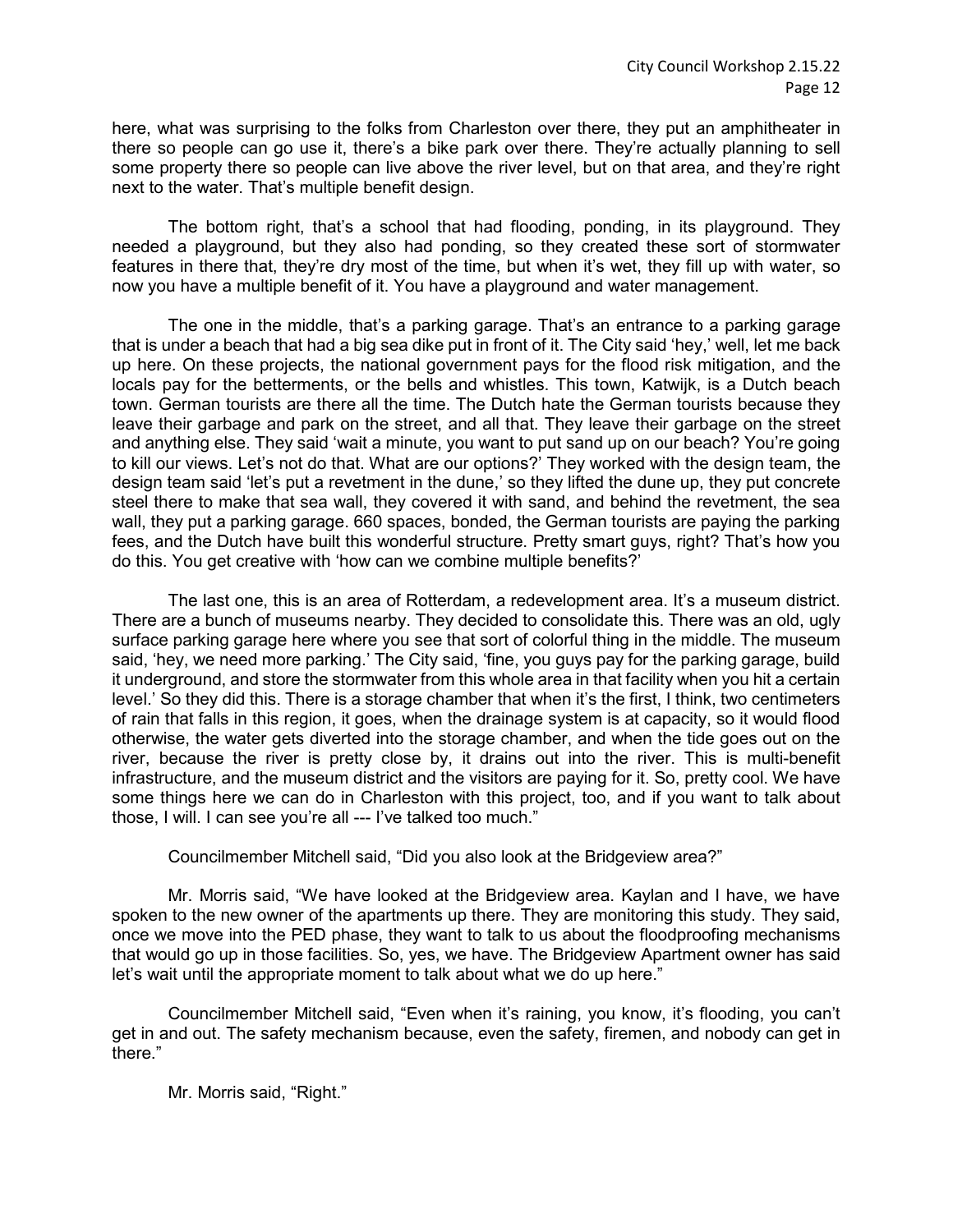Councilmember Mitchell said, "Not just when we have a storm coming, I mean, it's an ocean. You can't get in and out. Even the residents can't get in or out."

Mr. Morris said, "Yes."

Councilmember Mitchell said, "We have to look at that very, very, very seriously. That's why I was talking about the Bridgeview area and the Rosemont area."

Mr. Morris said, "Yes, sir."

Councilmember Mitchell said, "I know the new owner there now, and they're renovating all those apartments there, and they have already started. It's going to be completely renovated, so we are going to need to have some solution for that area, too."

Mr. Morris said, "Well, how I would respond is, if you're willing to make the introductions with the community, I am more than happy to go up there and work with the Corps of Engineers, either over the next year, or if and when we would start PED, to work with them to see how we can provide them with other benefits. I drive across the Ravenel Bridge every day, and I can see where that area is, and I worry about, I do worry about a surge event. If you see there's a lot of construction going on over there. I'm sure the hydrology, the surface stormwater drainage, has been changed up there because of all this development, so working with them through the water plan also, but with them individually, what would they want us to do there in addition to the floodproofing, the non-structural, from the Corps? I would love to explore that with them. It's not just me, it's other folks in the City from Planning and elsewhere. I'm more than game for this."

Mayor Tecklenburg recognized Councilmember Sakran.

Councilmember Sakran said, "Thank you, Mayor. Thanks, Dale, for this. You and I have met "

Mr. Morris said, "Yes, sir."

Councilmember Sakran said, "Thanks for the opportunity to meet with you, and thanks for today. Two questions, I've got a bunch of questions, but the two main ones that I do have, the first one would be, and maybe Councilmember Seekings articulated this in his piece, it seems to me that we have a year, right, until potentially PED gets finalized?"

Mr. Morris said, "Gets started."

Councilmember Sakran said, "Gets started. I guess my question would be, when is Council supposed to make that decision? Whatever today's date is and when Council has to make that decision, can we do some work on design? Just at least engaging the community on what they think it is. To your point earlier, I talked to a lot of constituents, and they say 'it's the big concrete wall.' Of course, you know, that's the perception that, I think, a lot of folks have. I think it would be advantageous for us to engage, prior to PED, at least with some design ideas so the community is on board with some conceptual ideas, number one. Number two, if we do approve PED, what's the financial outlay for the City. What are we responsible for?"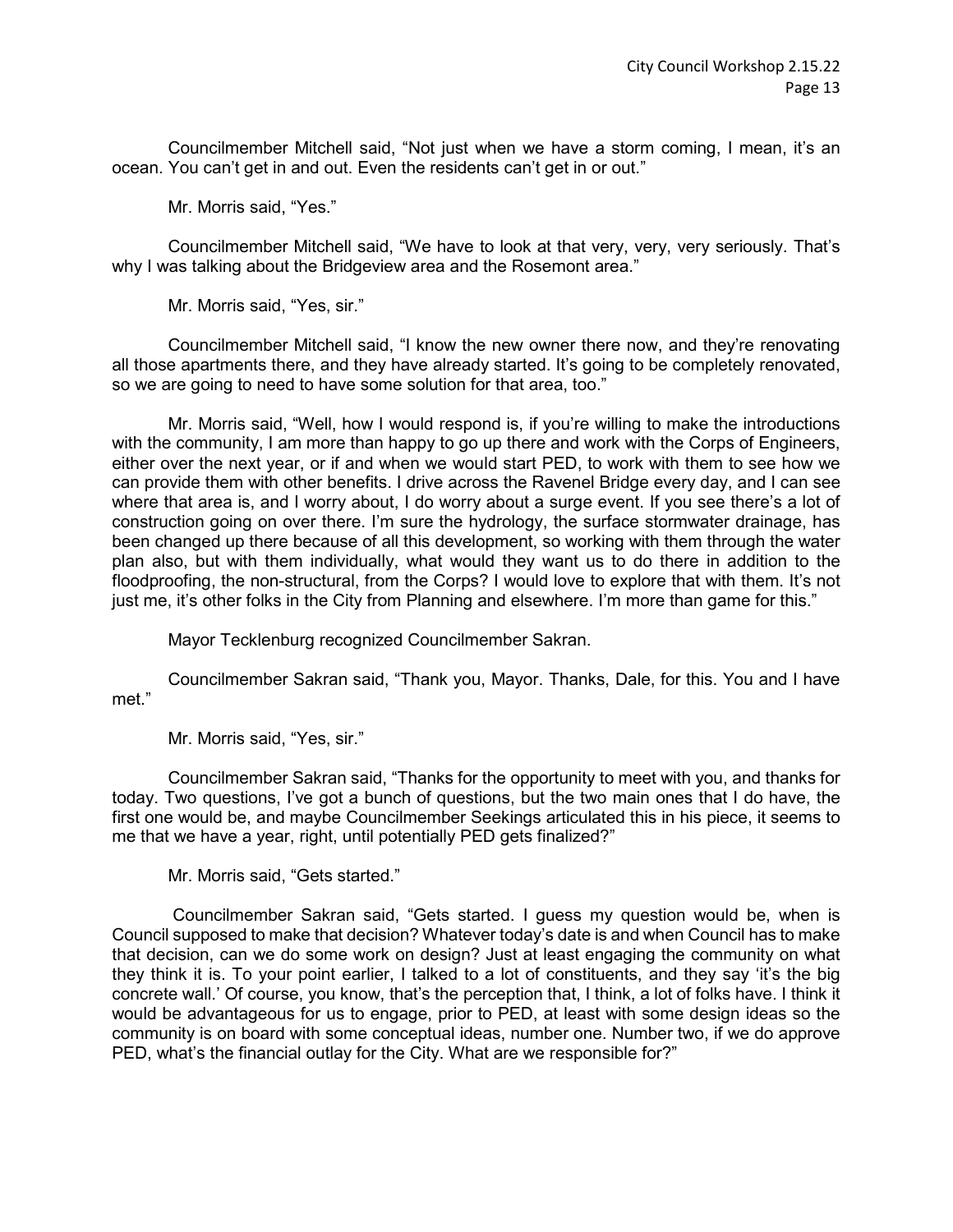Mr. Morris said, "Okay, let me take the latter, the last question first. The estimate from the Army Corps of Engineers for PED is a total cost, over three years is the estimate of how long PED would take, it could take longer, a year longer, who knows, we just have to see what kind of troubles we run into in PED. We could find some geotechnical challenges in the engineering studies. Again, three to four years, the total cost is \$51 million. The City's share of that is 35%, so about \$17 million over that three or four year period.

Your question about doing some work on design between now and then. So, I think that is a wonderful idea. I think City Design Division is more than happy to work on this, and I am, too, I am. I'm not a designer, and I'm not an engineer, but I know some good people who are, so what is the question? Should we ponder with the community what they want to do, or do you want to bring in an outside consultant and design team, which, sorry, if I were king, that would be my preference because they're really creative folks. Bringing them in to help to engage with the community and the City to see what's possible and let the Army Corps of Engineers be part of that process so they know what's coming, I think that would be ideal. It would cost some money. I think we just have to understand that up front, but that would be good. Let me say this, as an alternative, most of the things that we would do in that sort of pre-design phase that I just mentioned, we can also do in PED. So, keep that in mind that that's possible. If we do it before PED, it is unlikely that we would get credit for those costs in the PED phase, so we would pay for it in advance, and then we would have to do it again in PED. We would have something to build upon. Would we be paying double? No. Would we be paying 150%? Maybe because we have to see that. There is a mechanism, and Wes, they have shared this with us, that we could work with the Corps under an MOU, a separate MOU, to try to get some of these costs credited in PED, but they would then have to meet certain performance criteria that the Corps could, in essence, analyze, that would become part of the start of PED. So there's a consideration. That is why I would like that scope of work, the scope of work for the water plan, to have that owner's agent component to it, so that if you all decided we want to do this and here's some money for it, we could just contract it, give a task order, and not have to procure it, so we don't have to wait 4-5 months to start it. Is that fair?"

Councilmember Sakran said, "Yes."

Mr. Morris said, "Okay, thank you."

Mayor Tecklenburg recognized Councilmember Gregorie, followed by Councilmember Shahid.

Councilmember Gregorie said, "Dale, I mean, to try to respond to Councilmember Sakran, if we go to the civil design book, it gives you a sense, I mean, it's just renderings, but it sort of gives you a sense and direction of how the designs may go, if you just want to get a sense of how it's going to be softened in certain areas and all that kind of stuff. The civic design centerpiece sort of, it's ---"

Mr. Morris said, "Well, there are ideas in there. None of them have been engineered, so I think what we do with that, with an external consultant or with the Corps and an external designer in PED, because the Mayor's letter indicates this, we would like external design advice in PED because, as smart as the City is and the Army Corps of Engineers is, we may not be the most creative. Let's understand our strengths and weaknesses. External design folks, they've worked in this realm, and they try to blend design and this amenity that you see in these projects, and they try to blend the engineering and the design so you get something creative. So, I mean, I think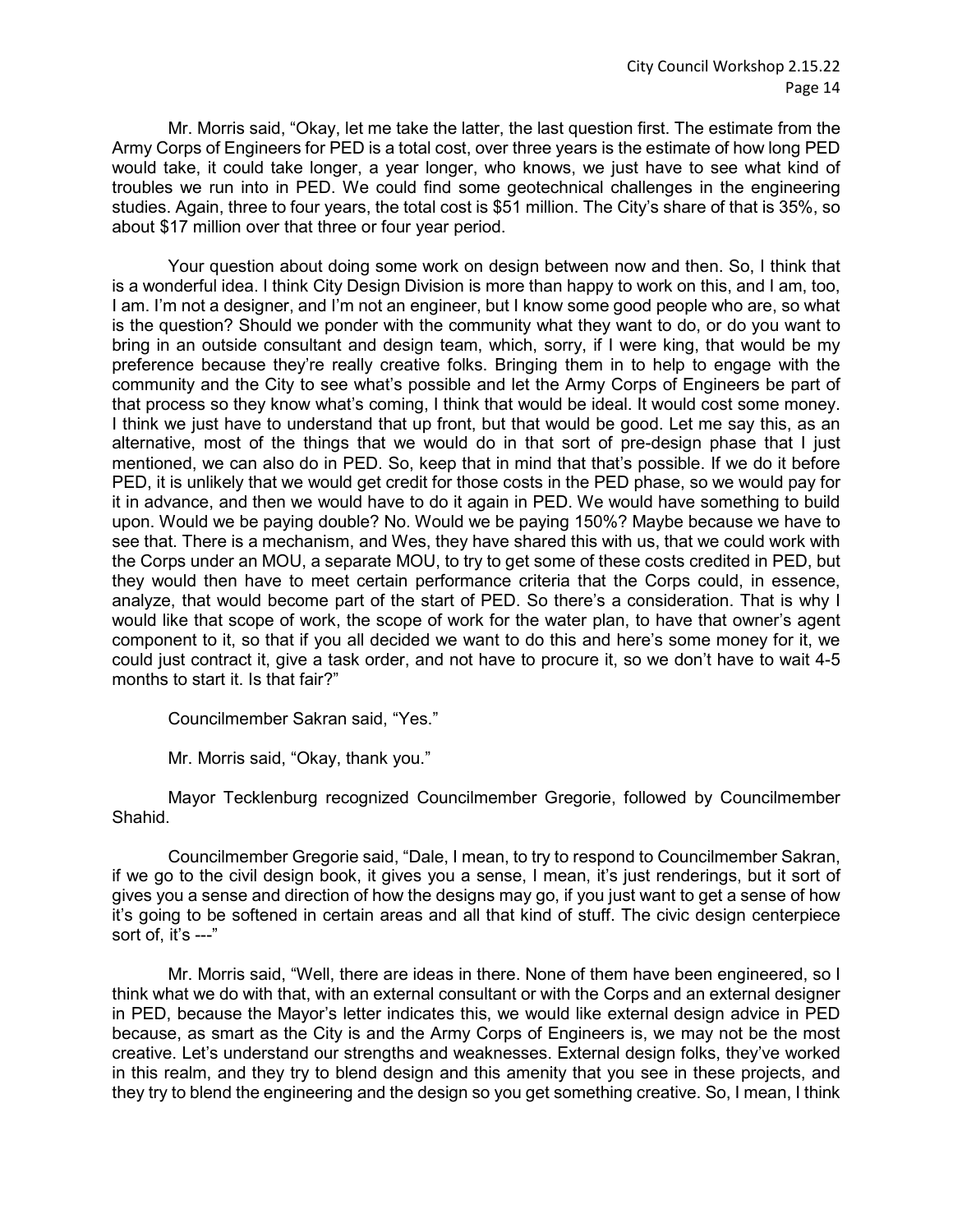that's a great idea to go down that road, but, again, I'm not a designer. I have a lot of really smart designer friends and people that can help us, but I think we need to just understand the difference between the two.

Now, let me talk. So you've teed up something that's come up. I mentioned Norfolk. Norfolk is two years ahead of us in their PED phase. They have a waterfront park, their version of Waterfront Park, their version of Riley Waterfront Park. It happens to have a battleship in it, like they have over in Mt. Pleasant, so it's well programmed, it's downtown, it's protecting a lot of facilitates. They have four separate structures in four separate neighborhoods. That's what they're being protective against, but this downtown one looks a lot like part of our downtown. The TSP, the recommended plan, had a gray wall. My friends up there, because I know those folks pretty well, were like, yeah, we don't want a gray wall, but we'll take care of it in PED. So, I know for a fact that what the Army Corps of Engineers has said, yeah, we understand this is a park, you don't want a gray wall, let's suggest using a bin wall.

Who knows what a bin wall is? My friend here might know what a bin wall is. A bin wall is a modern version of the high battery. It is a structure, to me, it's a long flower box, but big, made of concrete or steel. You put it someplace, you put some dirt in it, sand, or whatever, and it then has weight, it can deal with the storm surge, and it has width on top, 10-12 ft. of width. Oh, what is that? That's the low battery, it's the high battery. They're using a bin wall in Norfolk as a project feature, so that means it's part of project cost, shared 65/35, to deal with that part of the park. Well, hold on a second. We would all love, it's an idea that Mayor Riley has had, I've seen pictures of this, I know the Planning Division talks about this. We could take the low battery condition, the revised low battery condition, go up the west side of the Ashley River, and create the river walk idea. Sorry for my Corps of Engineers friends, but have the Feds pay for 2/3rds of that. Well, wouldn't that be awesome? Again, there's going to be challenges there because we have to make sure that subsurface would support that, but that's what we do in PED. There's a multiple benefit there that we can do. How far up do we go? To the medical district for sure. Do we go up to Brittlebank Park? I don't know. If we get over to the east side, can we pull that up? We have to watch the yacht club and their needs, but can we pull it up there and get into the Union Pier terminal and get that sort of river walk? I don't know. It's something that the bin wall enables, and it's possible within as a project feature in Norfolk. So, it's encouraging that there's a possible improvement here that helps us achieve what my Dutch friends have done in the Netherlands."

Mayor Tecklenburg recognized Councilmember Shahid.

Councilmember Shahid said, "Thank you, Mr. Mayor. Dale, would you mind going back a couple of slides? The slide that you had that had the other issues that we are confronting besides storm surge."

Mr. Morris said, "Yes, sir. Let me just get those--- it's late afternoon and the clicker isn't working well either, hold on. I think it's this one. This one?"

Councilmember Shahid said, "Yes. So, what is the probability of the Corps adopting all those issues into this Memorandum of Understanding?"

Mr. Morris said, "All of those issues as primary features?"

Councilmember Shahid said, "As primary. I mean, I think this is sort of the disconnect a lot of us are having. Right now, on these issues of stormwater, tidal, sea level rise, we're facing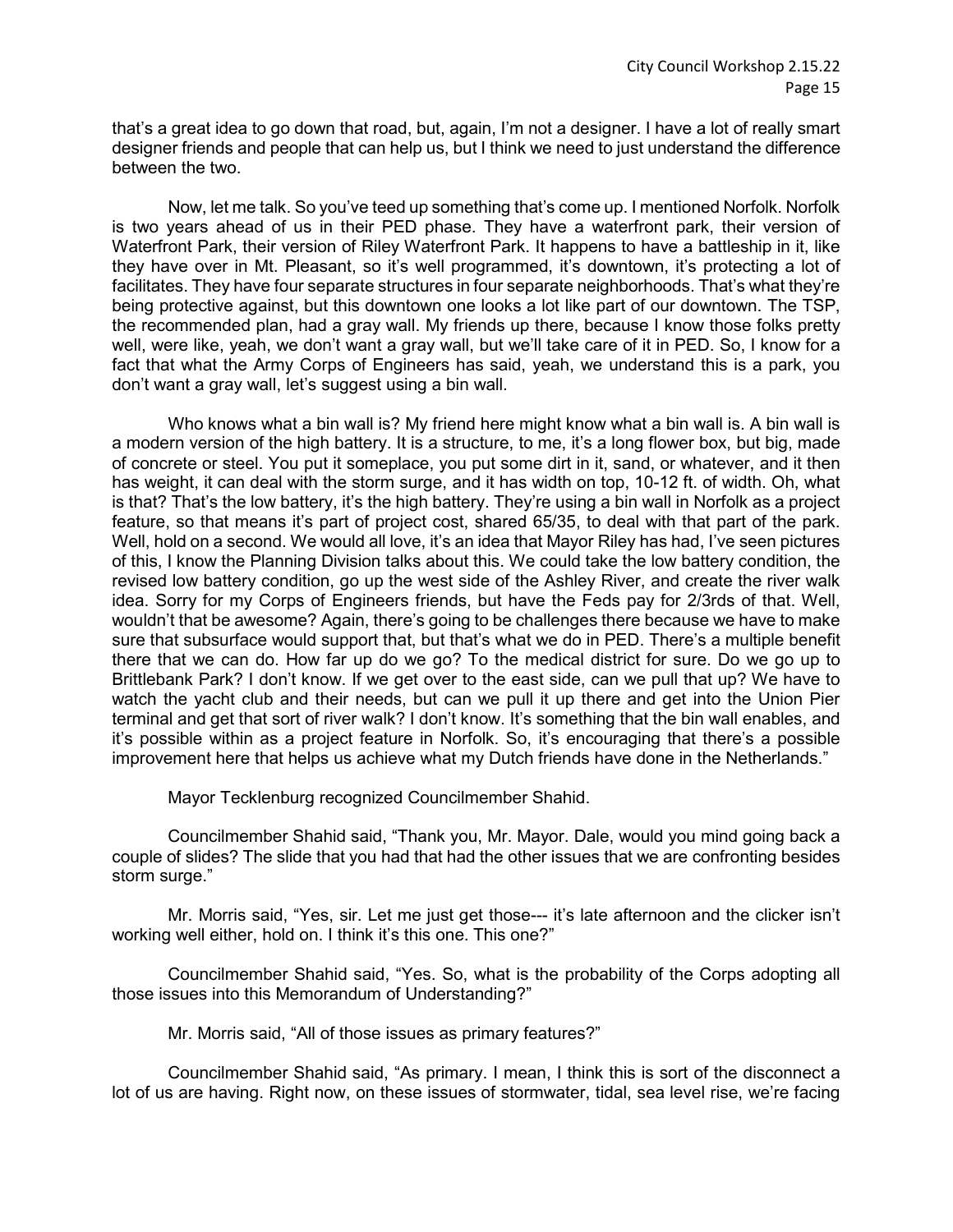those issues on a regular basis, and we've discussed this. Growing up in Charleston, those things happened once every 10 months, and now it's almost every other day it seems like."

Mr. Morris said, "Yes, sir."

Councilmember Shahid said, "This is the immediate threat that we are dealing with on a regular basis. We know storm surge is going to come at some point. We know we can't predict that, but we know we're living with these issues. How can we get the Corps to adopt these issues? Not just the storm surges, but these issues as a primary focus of what we're trying to accomplish? I understand the benefit. The benefit is we build something that will benefit and maybe address some of these concerns, but shouldn't the focus be that we're going to address the immediate needs and the storm surge? I mean sort of like we can walk and chew gum at the same time. Why can't we do that?"

Mr. Morris said, "Yes sir --"

Mayor Tecklenburg said, "If I may interject Dale, and that's exactly what I've communicated to the Colonel in the letter, and I've, verbally, had meetings with, not just the Colonel, but with General Green about this need for them to be flexible with us. We mentioned all these other storm risks, flooding risks here, but if I may interject another little tidbit that just came to my attention this morning, and sometimes, like the Dutch, you're smart but then sometimes like us, we're just lucky. I got this news, a little flash from DC this morning, the lawmakers in both chambers and from both parties are preparing to unveil sweeping legislation today that would leverage and boost the Army Corps of Engineers' authority to protect the nation's coast and almost half of the nation's populations from rising seas, flooding, extreme storms, various risks in it, you know, not just surge. Senator Tom Carper, he's a Democrat from Delaware, Chair of the Environment and Public Works Committee is poised to join Republican Senator Bill Cassidy of Louisiana introducing a bill that's called SHORRE: Shoreline Health Oversight Restoration Resilience & Enhancement. The House members are lining up from both Delaware and Louisiana. We're going to be talking to our delegation about joining the co-sponsors of this bill, because the language is likely to be incorporated in a sprawling infrastructure bill that goes to the water and but it really addresses, Councilmember Appel brought this up to Dale and I last week, and we weren't very optimistic about it, and here it is. It's happening that the Congress is looking to give the 'Corps more authority to study, design, and build nature-based projects that boost coastal resilience such as restoring wetlands, re-nourishing beaches, and also lower the amount of local participants would have to pay for nature-based projects. The bill would create new flexibility and authorities to help the Corps protect fragile infrastructure and support vulnerable coastal economies.' So, all of these things would apply to us and, I'll read one more sentence of it if you don't mind, the bill for example would 'change the way the Corps develops projects by allowing state localities and other non-federal sponsors like us to pitch projects that directly address the threat of climate change including sunny day tides, extreme rainfall, ever-increasing sea-level rise and back bay flooding.' So, fortunately our timing may just align with a new congressional authority to the Corps to be able to be a little more open-minded about the different flood risks as you mentioned. But I'll be honest with you, we've been very open about communicating this need to the local office and on up the chain of command, and that's one of the main points of this communication to them is to make sure that we are flexible and we're taking into account groundwater. I mean that's of the study things we're going to do during the PED phase and when we strive to have the most complete water plan you've ever had in America. If the PED phase is going to pay for the study for the ground water, let's let them do that. So once again, not to be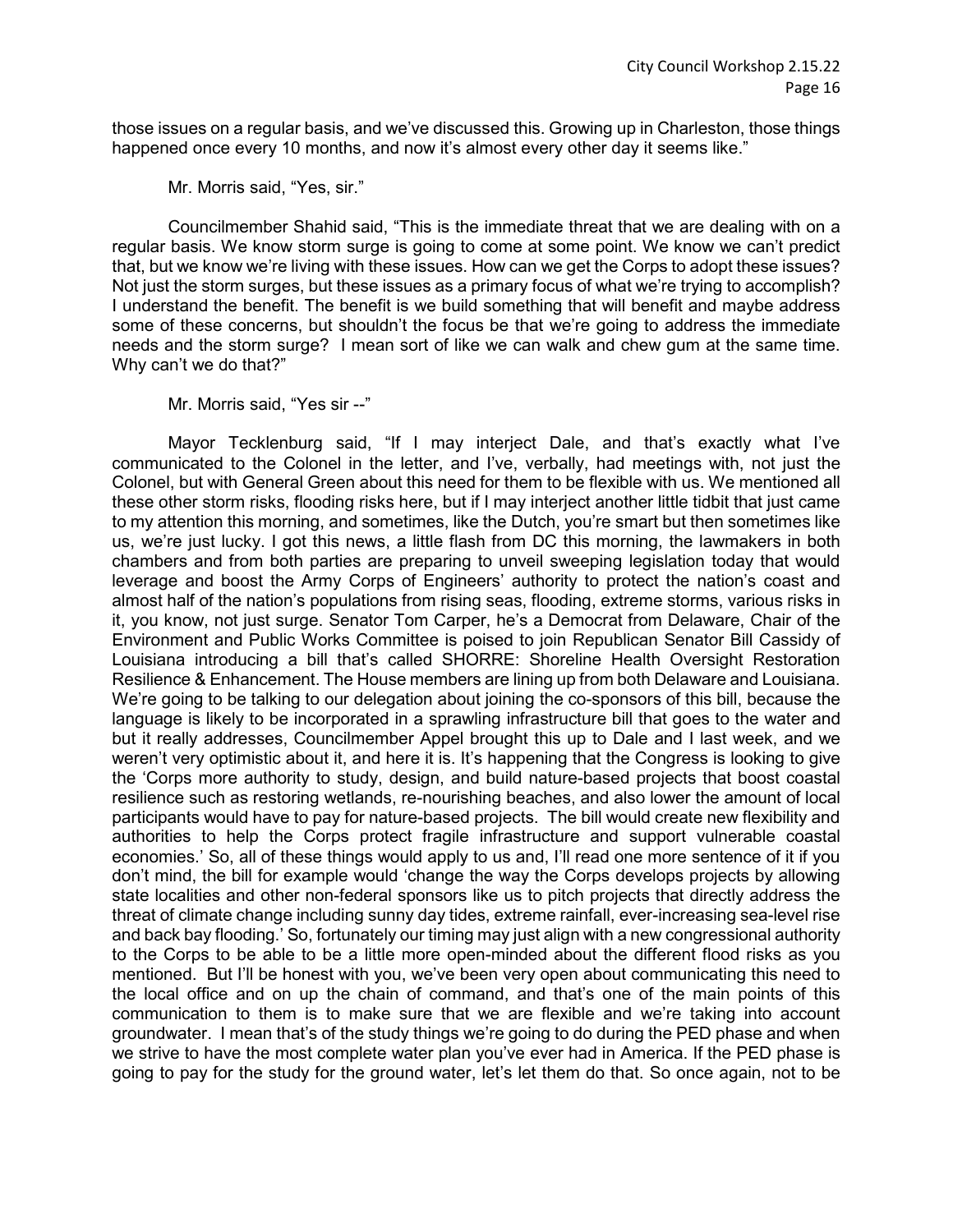offensive to our partners that they can pay 65% of that study and we only pay 35%, rather than us running off and rushing and getting it done, you know, in the meantime so does that-?"

Councilmember Shahid, "Let me tell you my thought, Mayor, thank you. I did read your letter of February  $7<sup>th</sup>$ , and I thought you'd pointed out some very excellent points and concerns that you know I've talked about, as well, for some of these repairments on Concord St. and Jackson St. and Lockwood Blvd. and those things. The Mayor just read to us, Dale, will the Corps, based upon what the Mayor just gave us, that new hot off the press information are we going to able to include those issues into this Memorandum of Understanding?"

Mr. Morris said, "So, I think it's going to be, I'm gonna give you a pessimist and an optimist answer here, and you can weigh what you like. The Corps of Engineers has authority interpreted beginning in 1956 saying 'you deal with storm surge, everyone else, the states and locals, deal with riverine, tidal, stormwater, groundwater.' That's the interpretation of Federal policy that governs the Corps of Engineers today, so that is why this CSRM for the peninsula is surge primary. Keep that in mind. That is the current interpretation of Federal law. Can we tweak? Given that as a boundary condition, can we improve this project? Yes. I just described how we can get amenity up the east, up the west side with a bin wall so that's good. So, that will help with surge and tidal because if that thing is built on land, right at the land/water edge, it's going to stop the tides from coming in. So, those king tides that flood Harleston Village and that whole area in the medical district, we will now have a wall there that those tides are not coming in. So yes, it is dealing with tidal because we're not in a tidal creek, so that's one.

The Army Corps of Engineers is going because there is at some point that wall height will be insufficient. You'll anticipate a 12-foot surge, and you get a 13-foot surge, right? Irma was 9.9 feet. Hugo was 10 feet. So this wall, this structure would protect against that. Wonderful. What happens if you get a 14-foot surge? Well, two foot coming over the top or one foot coming over the top of the wall, that's something. Then, if you normally have gravity over, overland drainage for gravity, that wall has now created a bathtub so you're impounding water. The Army Corps of Engineers has to put pumps in there to mitigate those things to mitigate that extra flooding. So, those pumps now become an important resilience feature for us that if we can leak that into the current drainage system, then we have additional resiliency.

So, in the Army Corps version of the world this is dealing with surge, but if we can create those connections, and this is something that Matt and I and others have talked about and some other good engineers, if we can do that, then we are going to manage or create some resiliency for our system. By stopping the tidal water from coming in the Cooper-Jackson Basin on Morrison or here in Harleston Village on the southwestern part of the peninsula, that means those systems, the Calhoun West, you know, if and when it gets built or the Medical District Facility, those systems will not be pumping tidal water because it is blocked off. It would just be pumping stormwater and the volumes of stormwater are less than the volumes of tidal water, so you do get these ancillary benefits, and we've communicated in that letter to the Army Corps of Engineers.

Let's look at the sizing of these pumps that they're going to build, if we have the right size pipes nearby, because the pipe and the pump have to match up, right? If the pump's big, and the pipe's small, it doesn't matter how big the pump is so same thing. If we can get those things to align, and we can upsize the pumps as a betterment, we should do so. That's going to increase the efficiency of the drainage system. So, there are some possibilities to deal with this, but it isn't an explicit goal with the Army Corps of Engineers. We're trying to think as creatively as possible within that pessimistic view of the world. Let me become the optimist. This legislation that the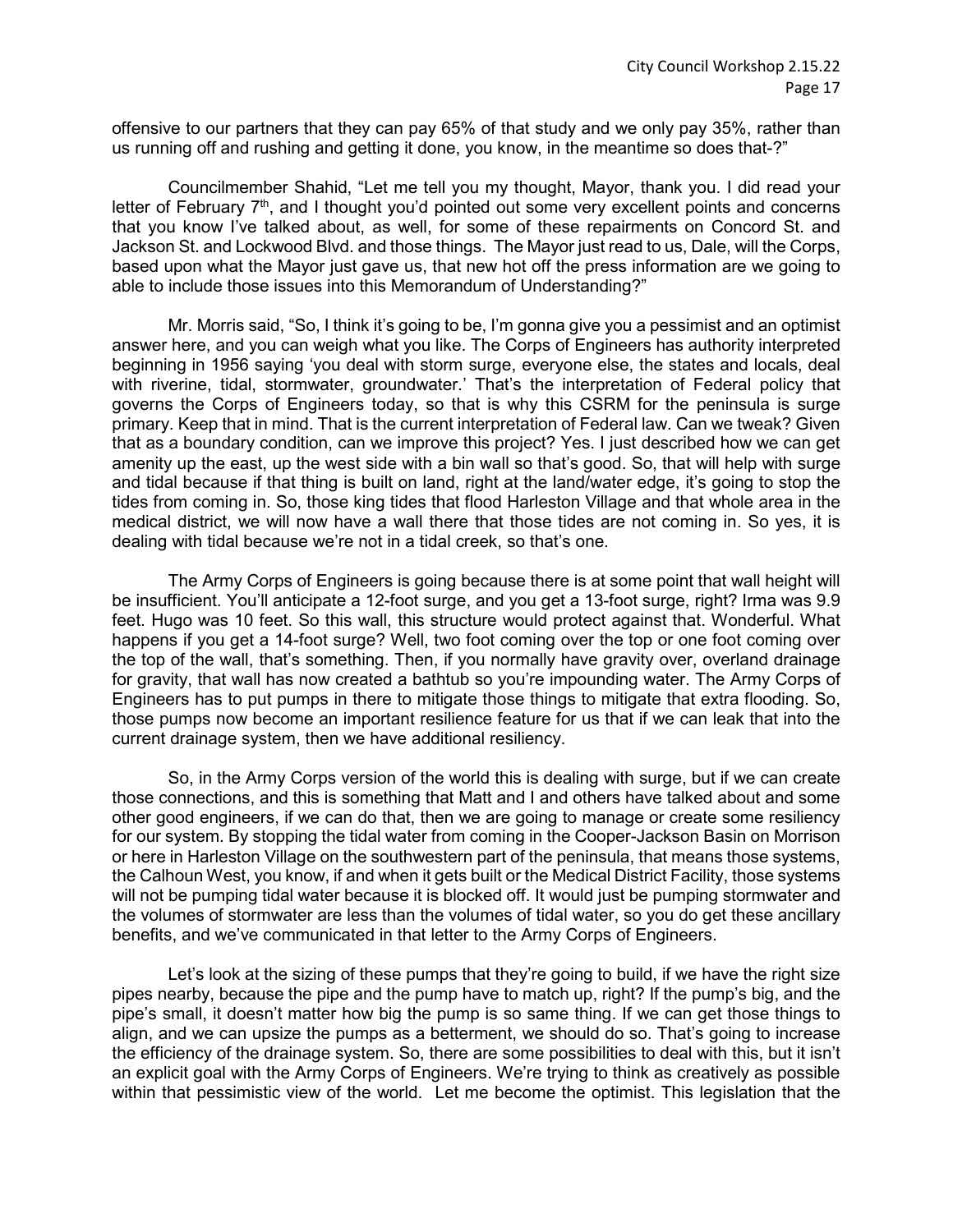Mayor introduced, it's something that a lot of people have been fussing about for a long time, and I've been one of the million that have been fussing about this. The Army Corps of Engineers is as bound in by the Federal policy, and they follow the letter of the law, for better or for worse that's what they do, and thank goodness that when the war time comes, they build barracks and bridges and do all these wonderful things. They follow the law, and they implement. Are they creative designers for urban areas? No, they're not, and they'll acknowledge this. So, this legislation to deal with stormwater and nuisance flooding and sunny day flooding, this is important.

The Environmental Defense Fund, so Susan is over there, the other advisory crewmembers, I sent them a letter, and Councilman Seekings and Councilman Waring got this. We sent them a letter from EDF that was out for circulation in the fall, October, telling the Army Corps that you have authority to broaden your mandate. This legislation reflects that. Is it in the policy right now? No. Word is up in 2022, could it be included? Yes. Do I think there's a chance of it being included? I do. Let me just say this, my good friend, former Senator Mary Landrieu and I have worked with Senator Carper on a regular basis. We know he's serious. He's Chairman of the committee that deals with WRDA, so he'll put it in until he has to take it out. Garret Graves, he's the Congressman from Louisiana who's sponsoring this in the House. I have known Garret for 15 years. I have worked closely with him in Louisiana. As you may know, I come from the Water Institute. He was the person that created the state funding to help create the Water Institute. I've known Garret for a long time. We joke that he is a thorn in the side of the Corps of Engineers, but he is well-meaning, has also seen these strictures on the Corps of Engineers, these boundaries, and then we know in these modern times with these compound flood events and increasing water from all sources we need to do more. So I'm hopeful, but even in the pessimistic view of the world, we can do some things to help address this. Sorry, my passion comes out there, I'm sorry."

Councilmember Gregg said, "Thank you for all the work."

Mr. Morris said, "Thank you, sir."

Councilmember Gregg said, "Thank you. Thank you all. As a new Councilmember, it's a lot to digest, but a couple of quick questions. So, given where we are now, when do you think the earliest time frame would be for us to start construction? So, if everything went smoothly, and it never does in the Federal government, when are we talking? I've seen different estimates. So, what's your best estimate?"

Mr. Morris said, "So, I mean, you know, with all due respect I should ask you. You're the engineer. But, let me say this, I think the schedule suggests three to four years for PED. So, let's say we start PED in 2023, get through PED, start construction by 2027. That is likely the earliest. Does that help?"

Councilmember Gregg said, "Well, so I've seen different estimates from 2027 to 2032. So my follow-up question is how are we accounting for construction cost inflation because right now, we're saying \$1.1 billion, right. Construction cost inflation is enormous right now --"

Mr. Morris said, "Yes, it is."

Councilmember Gregg said, "So how are we accounting for that in the budget?"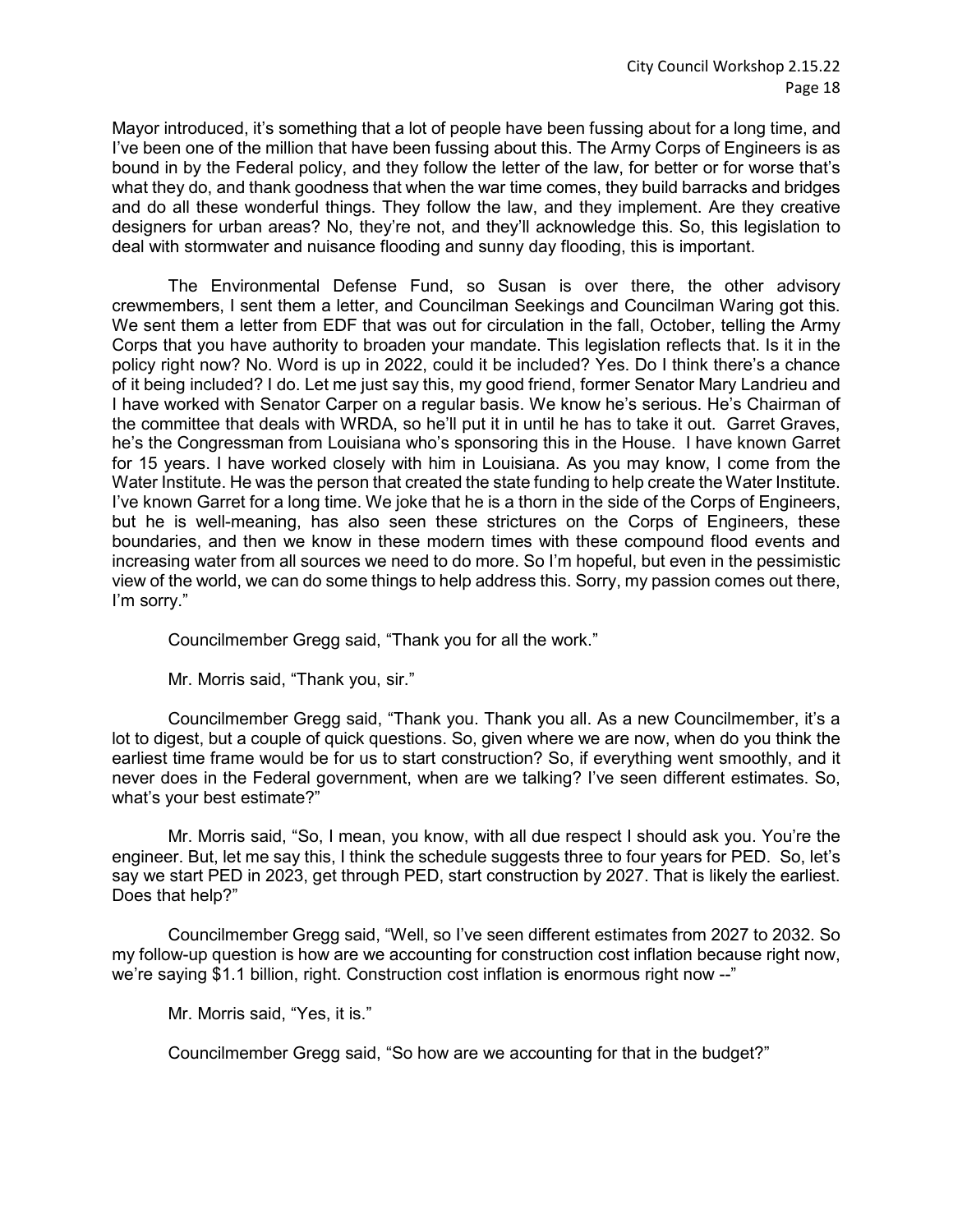Mr. Morris said, "So we are not yet. Last year, the Advisory Committee asked the City to come up with a financial plan to pay for PED, and we have that, and if you don't have it, I'm happy to share that with you, and a financial strategy to deal with construction, if we would get that far, because that's further out. The financial strategy for construction is going to require support from County and state folks, and we know there's a bunch of Federal money out there that's going to be spent over the next 10 years. You know that the Federal government's pushing out some money for infrastructure, and it won't be absorbed very quickly. So can we get some of that for the construction phase? Yes, I think so. We're thinking in those terms we, in all honesty, we're looking to finish the study to negotiate a design agreement, so we're happy with those boundary conditions for the design agreement and PED, do PED, and see how far we get. I've said very clearly phase one of PED is going to show us the flexibility that the Corps of Engineers can provide to us because we will go from Joe Riley stadium, the bottom of the Citadel, across Joe Riley down to the Coast Guard station. There we have that creek in front of Joe Riley Stadium, we have Brittlebank Park, which is soft. Some nature-based features, a softer type of surge structure there. Come under the complex Medical District, which needs the highest level of protection, the strongest level known, you know, all redundancy possible there because we need to protect that coming down the Lockwood corridor to help Harleston Village and South of Broad communities. So, we're going to see there in that process how creative we can be and how flexible the Corps of Engineers is going to be. Can we get some mitigations, can we get some project features and get some betterments? That's what we do in the design phase. In fact, we may get into phase one and determine okay is really tricky, let's reconsider what we're doing. We may get into phase one and say, wow, because of this legislation or because of the wonders of the district here they're pushing hard that we're being successful in PED to make this thing work in the ways we need to. I think phase one is really going to be a telling point for PED to see if we're ever going to get to construction. I guess that's how I would point it, say it."

Councilmember Gregg said, "So just a follow-up question then, so what are the off-ramps then that you view in PED? So if we start PED you know \$51 million, \$17 million in City sharing, \$60 million per year roughly, so where do we have an off-ramp? Do we spend \$2 million and then have an off-ramp to reevaluate?"

Mr. Morris said, "Yes. Yes, sir. So when PED starts we will get a general budget scope and schedule. We will fund this, the Army Corps, will ask us to say 'hey, we're going to do x, y, and z next year. Here's the schedule. Here's the cost. Here's your call. Here's the total cost.' City Council will be given that, and City Council will consider it at the end of that year. Army Corps will come back and say this is how far we've gotten. They'll report to the Council, to the City, this is how we've gotten, this is what we want to do next year. If the City, you all, determine that you don't want to spend the money because you're unhappy with the results, you just don't provide your funding for that next year, and the Army Corps of Engineers has to stop the study because they need the local money to get to the 100% that they need to do those phases for the next year, so there's an off-ramp every year."

Councilmember Gregg said, "It's a budgetary statute? Can I keep going?"

Mayor Tecklenburg said, "Yeah, sure."

Councilmember Gregg said, "The NAVD, the 12 foot height, so was it a --"

Mayor Tecklenburg said, "Can you speak a little closer to the microphone."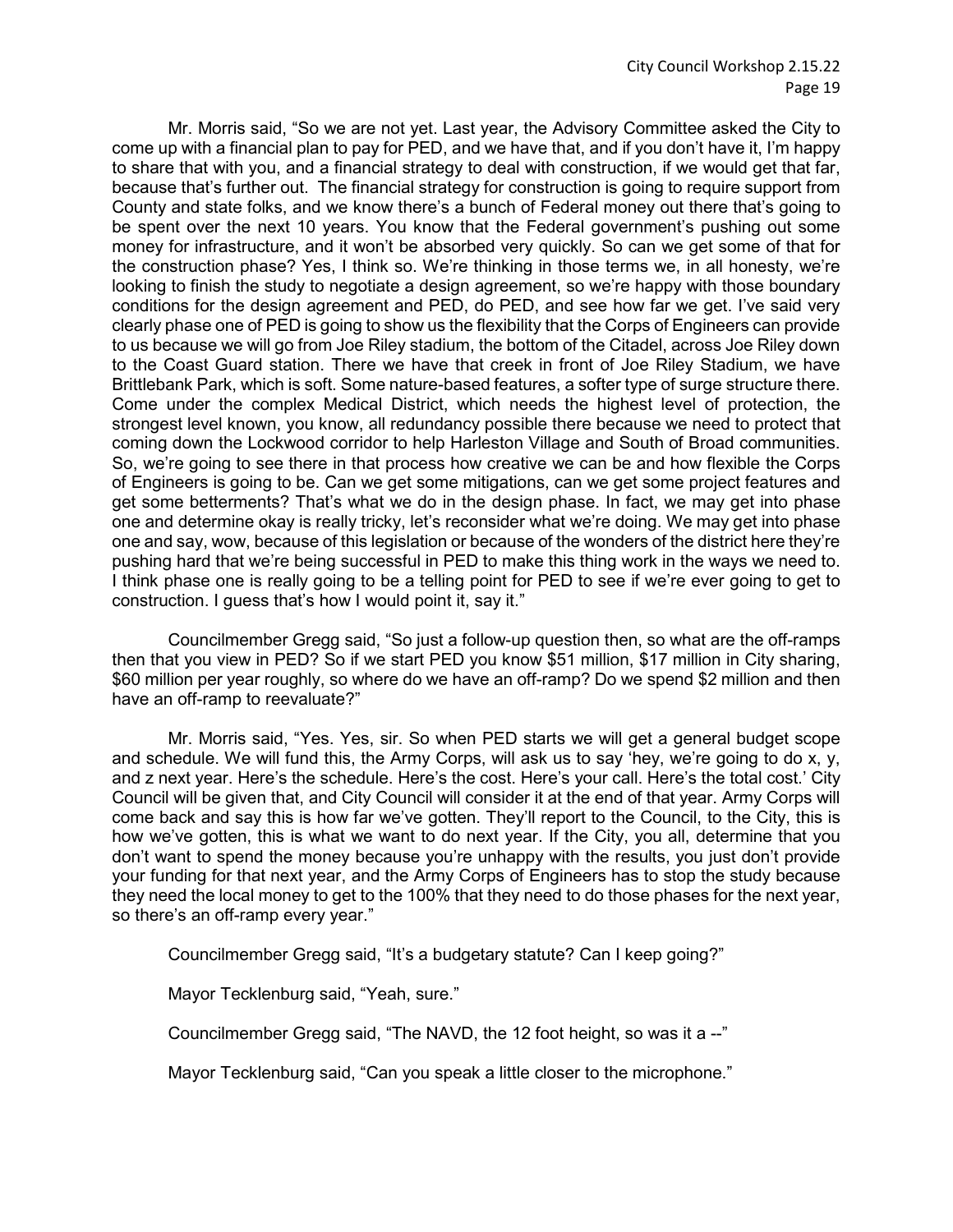Councilmember Gregg, "Is there any sensitivity analysis done on the height? I mean how did we determine 12 feet? Did we look at VCRs at 10 feet, at 11 feet, at 12 feet?"

Mr. Morris said, "Yeah so, as I understand that, and Wes can correct me or add to this, I think the Army Corps of Engineers looked at a 9 foot wall, a 12 foot wall, and a 14 foot wall?"

Mr. Wilson said, "So we looked at a 7 foot wall, a 9 foot wall, and a 12 foot wall, and anything above a 12 we realized we had to make some modifications. The bridges, I-26 and at that point we kind of just qualitatively ruled it out. So we did a quantitative assessment on the 7, 9, and 12 and to maximize our net benefits, which is our national economic and development plan, we selected the 12 foot wall. The incremental benefits go up drastically, the higher wall you go and the elevation, and the costs are just a small fraction of that because a lot of the cost has to do with the mobilization in the contractor on site, and then the piles in the ground."

Councilmember Gregg said, "Makes sense, thank you."

Mr. Morris said, "So let me just add this, a lot of my smart engineering friends, they have wondered if 12 feet was high enough. I imagine that was part of your motivation for the question, is 12 feet high enough. Again, I think this is part of the next phase of PED. In the phase we would do some studies. Is 12 feet appropriate? Keep in mind that if the water comes over 12 feet, that's just to design exceedance, and you have to have that pumping there to do that. But, if we put some nature-based features, some more living shorelines outside of the wall, and those living shorelines then grow because you have to put them there, and then nourish them so they get robust, if a surge would come in and hit that wall without anything in front of it, you know, there's no friction, no wave reduction it's going over. If you put friction outside of the wall, that's going to lower the wave height a bit. The more space you have, the more friction, the lower the wave height, so the less water getting over top, and it will also reduce the wave energy so you have those benefits from nature-based features. It's in the letter that we sent to the Corps like these things need to be explored very carefully. That said, let's be realistic. There are places that stakeholders on the peninsula may not want a nature-based feature, like the Marina. They may not want salt marsh near their boats, we get that. So we're going to have to tailor this but, again, this idea of adding more friction through nature-based features is a smart response, and it does enable us to respond to is 12 foot high enough. Again, that 12-foot is probably okay in year 1 to 10 of the structure's surge life, but because we don't know how quickly sea levels are rising, it's just a guess right now. We're probably going to need that extra resiliency for more friction in the out years, in year 40, so in 2070 or 2080."

Mayor Tecklenburg said, "Any more? Councilmember Appel."

Councilmember Appel said, "Thank y'all and, Dale, fantastic presentation as always. I feel like I learn a lot every time I hear you speak about these subjects. You've clearly done your homework, and I'm really happy to hear from the Mayor that there's this major legislative push in DC. I made a couple calls last month, I didn't think anything would come of it, but apparently, I mean apparently-"

There was laughter in the Chamber.

Councilmember Appel said, "Thank you. I'm delivering here but, that's great because I think what Councilman Shahid was alluding to was a concern that I've had really since day one, which is that this is a really wonderful answer to the wrong question. Namely, you know what's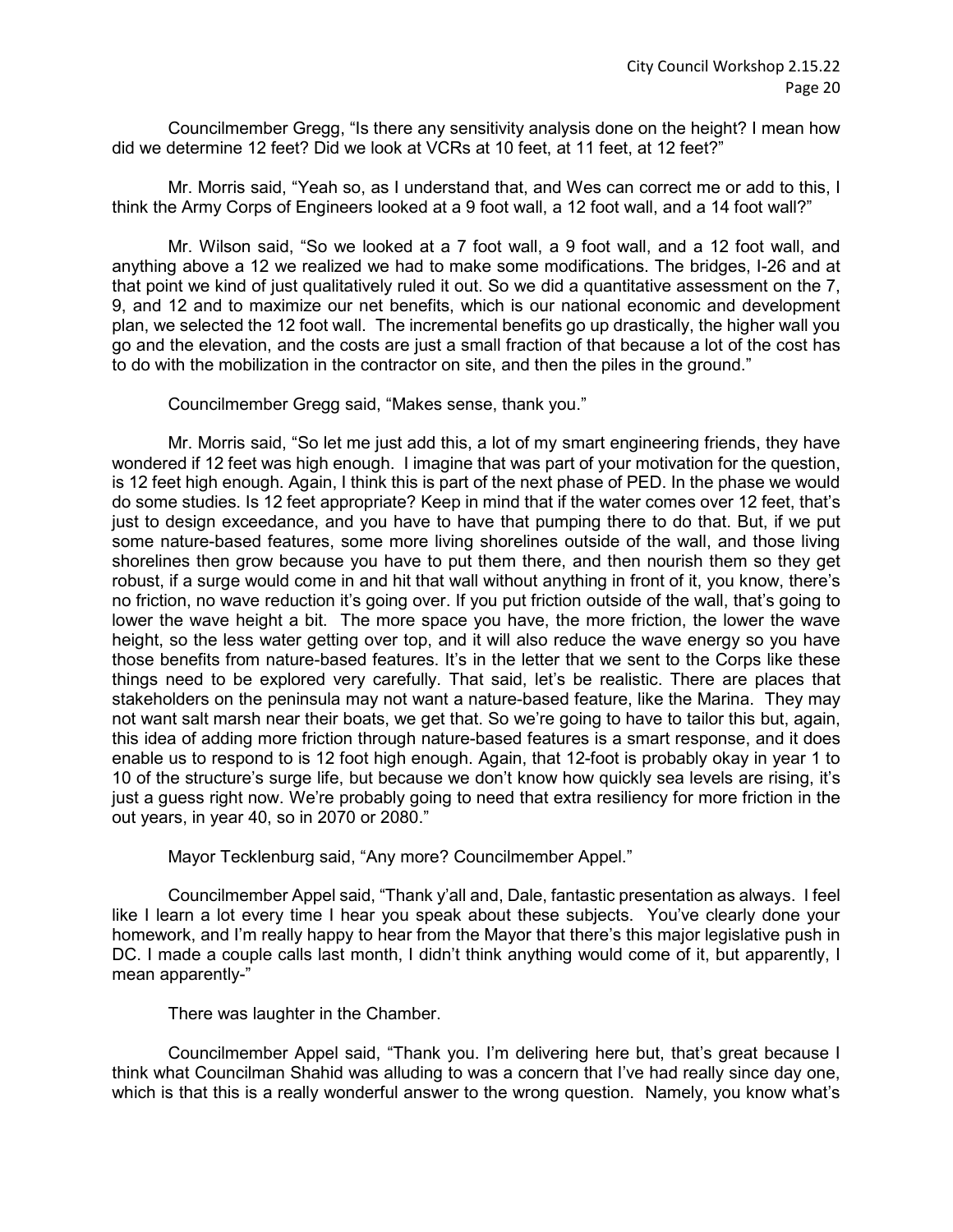the biggest threat facing the peninsula? I don't think most people would say storm surge is the number one issue, certainly not something we face and experience every day. But the message that I've been receiving ever since asking that first question is that, we're the Army Corps of Engineers. You know, not only are we the military and a bunch of engineers, we follow orders, and Congress has ordered us to only look at storm surge. Well, I looked at that report, the most recent report I think from last fall, maybe November or so, the 300 pager, and there's a section where it sort of goes through the legislative authority that corresponds to this limitation and actually did some additional research on it, and I didn't see the phrase storm surge anywhere.

Now, you can tie this legislation back to, you know, the World War II era. There's 2018 funding authority that allowed the 3x3 study to move forward. I've always been convinced that there's enough gray in this very general statutory language that you could come to a result that is not so narrowly fixated on storm surge, but be that as it may, it's always great to have Federal legislation to come in and clean that up and clarify those issues. My questions is this. Let's just say, you know the Republicans and the Democrats in DC get together. Everybody's singing Kumbaya, and they pass this wonderful piece of legislation. Let's say it happens later this year, let's say it happens next year. Will we have already been too far down the road with this walled first concept through the feasibility phase to sort of incorporate that new approach that's been hopefully made into Federal law by then at that point? Or would it make more sense to basically start the process over, where you're not so fixated so much on storm surge from the get-go and then have to kind of engineer everything around that. I don't know if that's coming off as clear or not, I'm just trying to understand the timing and the relationship between these Federal changes in the law that hopefully are happening and where we are because we're sort of in a position where we'll be mid-stream somewhere, if and when these new rules come into effect, and I just am concerned that, let's just say this wonderful clarification in the law happens, will we already be so wall forward that it's impossible to kind of re-engineer putting that toothpaste back in the tube."

Mr. Morris said, "So Councilman, that's a great question. My experience, and again it's personal experience, I have to read the legislation. I got notice of it last night. Let me look at it. I'm sure it's long and lengthy. I need to digest it. My belief is, unless there's a clause that says all completed feasibility studies do not get the benefit of this wonderful improvement. If it says that, we would have to be careful, we'd have to look at the language. It doesn't say that according to the schedule that's there now. We'll get a Chief's report if we're successful. We'll get an authorization appropriation towards the end of this year-it's an election year, who knows what Congress is going to do? Who knows what mischief could happen up there? But WRDA bills, you know, everyone gets a bit of a piece of the pie there. So those things, like a transportation bill, all those things, they grow, and there's a lot of support for them, so that's a WRDA bill. If this is added into the WRDA bill, there's no doubt that the administration is going to support this. If there's a push from the White House and those folks, if this happens, we won't start PED until after this law takes effect. It will go into effect probably upon signature because it's going to give the Corps of Engineers authority to start thinking in this way. The challenge I think is going to be, in the design phase, and the PED phase for the Army Corps of Engineers to again, there they have very strict procedures with how they look at flood risk, and they're going to have to adapt to this new authority. Wes and I, we've had a text about this this morning. It's like, boy, you've got a bunch of work coming at you if this law passes. I mean it's fun. We're dead serious, and I think that's why we're going to need an external designer to help us take advantage of the flexibility of that law with the Army Corps and with the City. Again, I don't see us being bound by it. I'm not so worried about it now, but I have not yet read those legislations, so I want to see if there's any sort of language in there that scares me about that."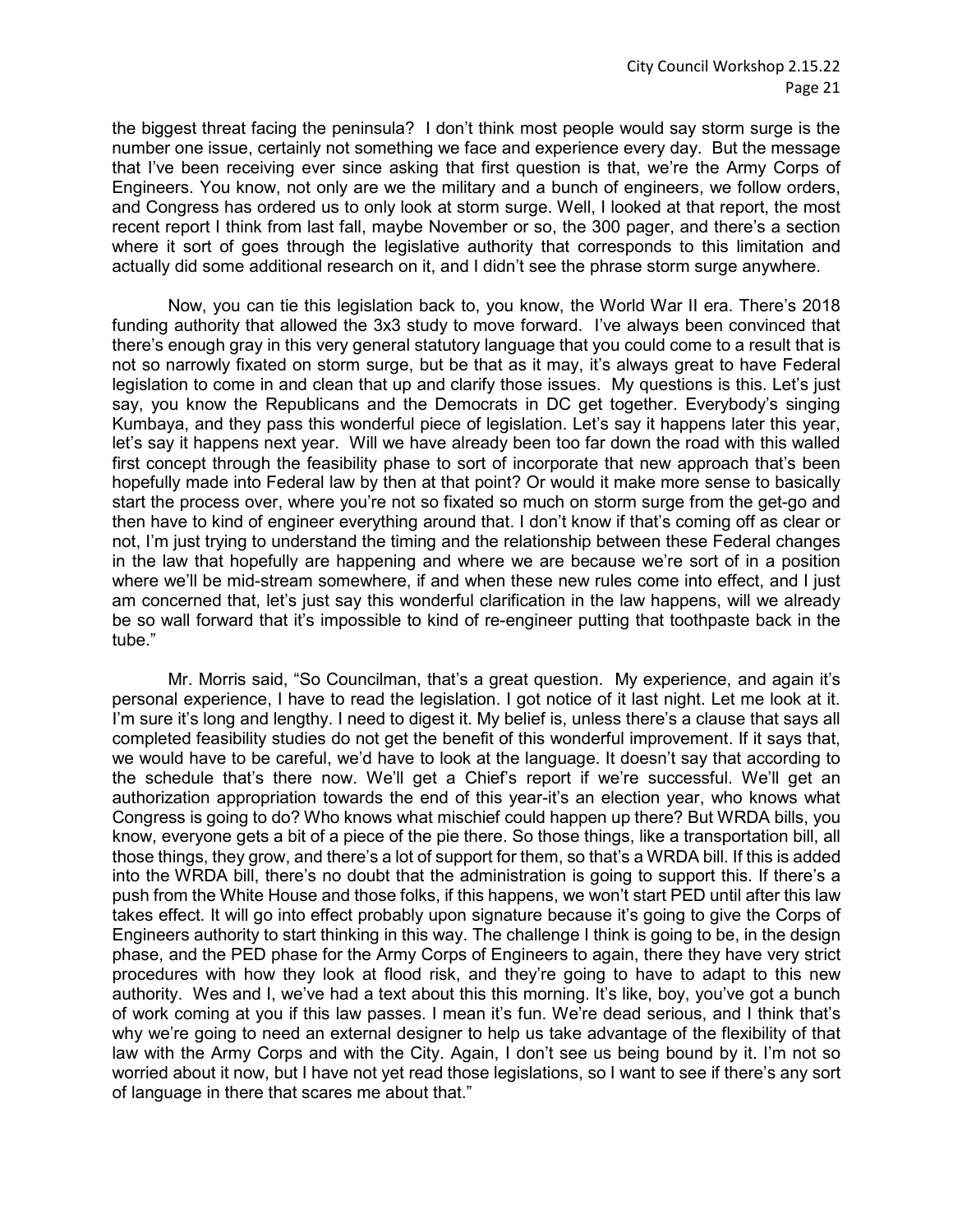Councilmember Appel said, "Yeah, that all makes sense, and I think this is certainly something worth following closely, but if I'm hearing what you're saying correctly, and again, a lot depends on the details, and this may not even happen, so let's not be counting our eggs before they're hatched, but we could imagine a world in which PED, let's say this legislation does come forward in some form or fashion that, if that happens before PED really gets off the ground we could be talking about a much more open-ended, much more creative, much more dynamic PED process than on option A, where none of this legislation happens and we're just sort of proceeding under the ordinary course. I think that if it's that open, there's potential for it to be much more broad. I'm thinking let's let the Army Corps loose, like let's start looking at all these issues as Councilman Shahid talked about, things of that nature, so it's something really worth following closely, so thank you for that."

Mayor Tecklenburg said, "Dale, if I may interject a couple of things. One is, don't get me wrong, I'm not for slowing anything down. It's taken us long enough to get to where we are, but we're in charge of the schedule to a great extent because if we don't approve the budget for the next year it will be deferred for a year. So, if some circumstance were to occur with this legislation, and it would make sense to wait a year, we can do that, it's up to us, right?"

Mr. Morris said, "Yes, sir."

Mayor Tecklenburg said, "That's what I've been told all along. Corps' back there nodding their head. But I understand completing the question. I appreciate, it but I've got to repeat again that their willingness to be flexible with us has been clearly communicated, and it's been expressed to them, as well, the need for the flexibility. Even if this legislation doesn't occur, and we go through a year of PED like Dale says, and we don't see that flexibility happening, we're in charge, we can turn off the switch. I think we are certainly partners, but we both have a chance at the ignition switch here to cut things on and off. In the meantime, I did want to just share that we've been talking about this one major initiative here, the perimeter of protection and the thought that time moves on, and we've got to wait for this process and that. I just want to remind everybody that in the meantime, Matt Fountain over there is doing about \$100 million worth of projects this year that all tie into our City's efforts that we did update our Comprehensive Plan. We will be moving forward on the land use recommendations of the Comprehensive Plan, over the next, and that will be a two-year thing too, but to rezone properties that are low-lying and at risk. We've made the major changes to our stormwater requirements, but we are continuing to review those. I think we still have some fill requirements that we're looking to tinker with this year, and we continue with our resiliency efforts through Katie McCain and those efforts talking about rain gardens and adopting a drain. So I just want to put it out there, remind everybody that while we've spent a lot of time on this going back to our original sea level and flooding strategies of resources, infrastructure, governance, land use, and resiliency, we can walk and chew gum at the same time, and we're doing those things, as well. Just a reminder. Any other questions, comments?"

Mayor Tecklenburg recognized Councilmember Seekings.

Councilmember Seekings said, "Thank you, Mr. Mayor. Dale, thank you as always. I appreciate it. A couple of things, one, I was just sharing with the Mayor and Councilmember Shahid, I haven't looked to see the projections yet. I'm sure that Wes and his team know about this too, but NOAA has released its 2022 sea level rise technical report, which has updated projections for all U.S. coastal waters through 2150. So I'd predict, without having read it, but you may have already looked that those numbers have gone up, not down."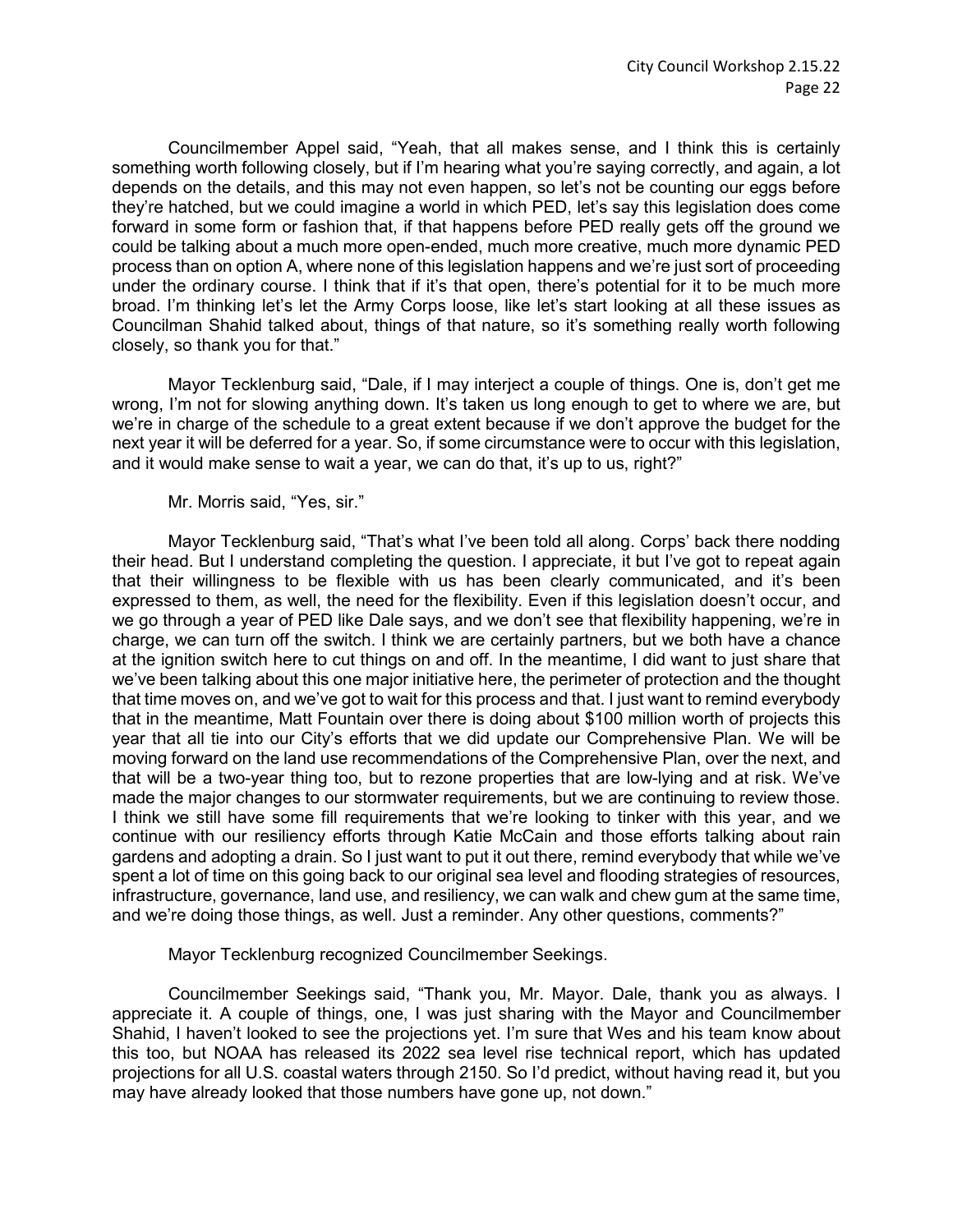Mr. Morris said, "You're right."

Councilmember Seekings said, "So, our sea-level rise strategy that we published in 2015 from the City, and we worked hard on it, is going to have to be amended, right? We're going to have to think about that. If these projections go up, we projected out 50 years, and I don't know, we'll have to just look. So I'd just like to get back to a procedural question that has sort of been in my mind. Obviously, you saw what I wrote, but I just want to make sure I have this chronology right because we've asked citizens to sit on a committee, and I see one of them here and Councilmembers, too. We've been operating off of a certain timeline, and there was a good bit of urgency placed on this whole notion of setting us up at this Council to be ready to vote whether or not to go forward into PED. We had a City Council Workshop, Dale, I think it was right after you started working here, and Wes you were there, and we were told that the vote on the PED was going to go forward in December or January. From that point forward then, this would go up the chain and ultimately seek funding because you would have and you used the term, I believe, willing non-Federal sponsor, right, and the indication of our willingness was not a signature from the Mayor saying complete a report. It was, we're willing to fund 35% of PED. Am I right about this? I think I'm right about this, and we actually issued a report and a letter that, I think, Susan you actually authored that sent out a timeline that included all, and it wasn't until very recently that it got flipped. I'm not going to ask you to go back to your slide, but it got flipped. Now, apparently we're going to ask the Mayor to sign a letter, they're going to take that letter as an indication of us as the non-Federal sponsor being supportive of not going forward to the next phase, but completing the feasibilities, am I right about that?"

Mr. Morris said, "So what happened --."

Councilmember Seekings said, "As you saw in my piece, I mean, I turned that into an opportunity for us because we as a Council were being set up to go and vote on this thing in December or January. There were groups who asked to vote up or down, whether they endorsed it in the Chamber of Commerce, my community association, all those things were like, we think you know there were lots of adjectives used, but there were some positives and negatives of cautiously, with qualifications, but all that, that was a setup for us to vote this thing forward. So then, the Army Corps could take it up the chain of command with a willing local non-Federal sponsor saying 'yes if you go and get this, and you put it in WRDA, and it gets appropriated then, boom, we're ready to go, you can get right into PED.' That changed somehow. I just want to know what changed because it's reversed of what we were told, and for us at the local level when we tell our neighbors, our friends, and our constituents that something's about to come down the pipe and get ready for it and we get the good, the bad, and the ugly, now it's a deep breath, and I certainly think that the Mayor absolutely should sign that letter because that's why it was written. Let's get this study finished. I'm a little curious, really. What happened?"

Mr. Morris said, "That's a great question."

Councilmember Seekings said, "I could have, but I just wanted to give it some context at the local level because, in the end, the authorization to go forward is not just Congress, it's us, these 12 people and the Mayor, around this table saying we're in for 35% for PED, with the offramps that all have been talked about, but it is an endorsement. It is committing monies, and we were all being set up to go back to our constituency, think through this, have a committee, send out reports, send out timelines, all that stuff. So, I don't know what you call the next year. I call it a huge opportunity for us to have a conversation with the Army Corps of Engineers, and the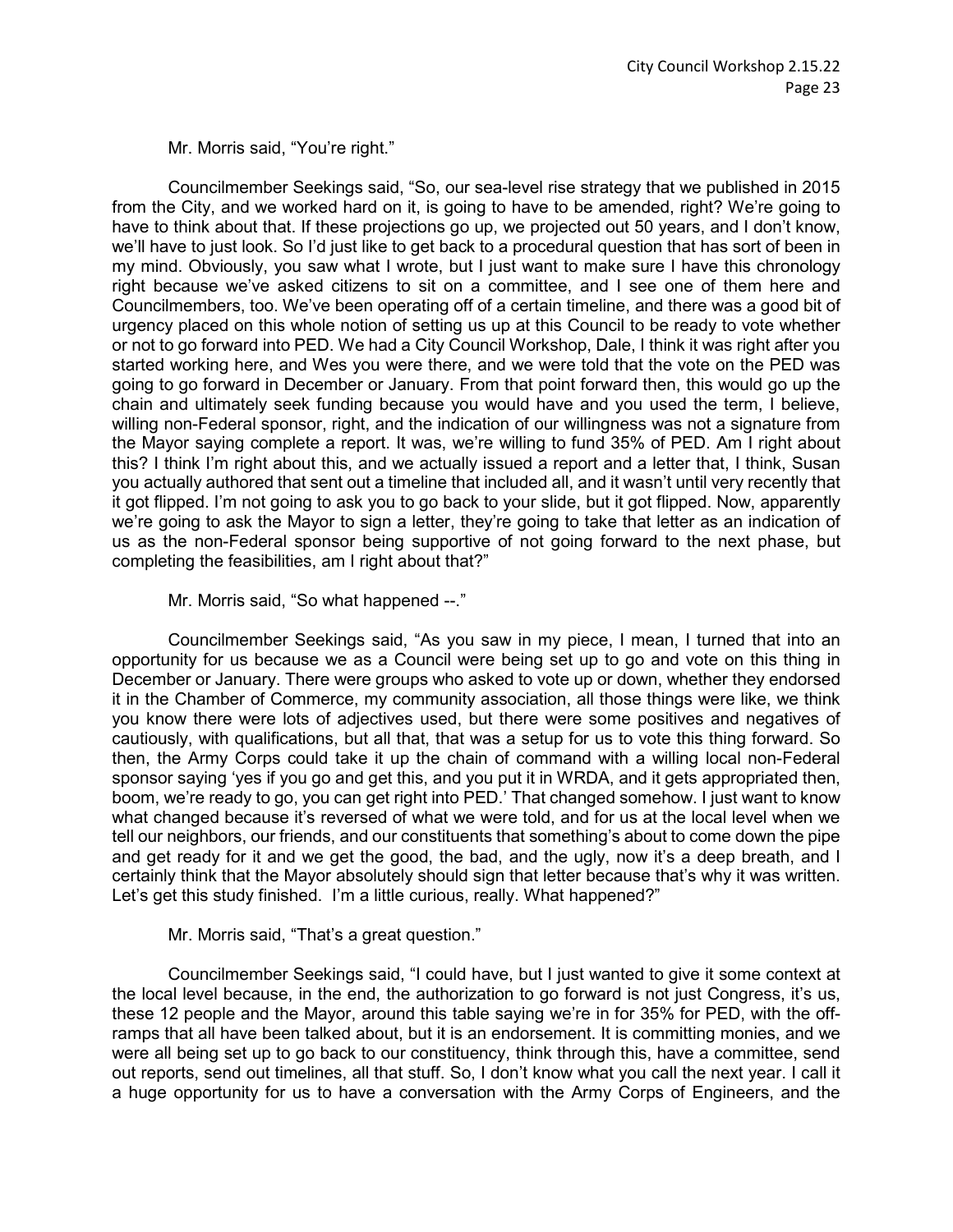easiest target is Lockwood, right? I mean, that's the easiest target. We're never going to build a wall that crisscrosses Lockwood four times and has four gates you have to go through. So anyway, we don't have to answer this. I do want to know what happened, but I don't see why we can't use this year, because it looks like we're going to have it or maybe more, to make some adjustments, and when this thing comes back to us before you go into PED or not, adjustments have been made so it is a better vote."

Mr. Morris said, "Right, so let me respond briefly to the concern about the pause or when you move into PED. There was a misunderstanding by certain words that we kept seeing. So, the Corps of Engineers, as we started this process, they give us a TSP and then an optimized TSP a couple months later, after the EIS last September. There was a communication that the City would receive a recommended plan that would be used to run up the chain of command and move into PED. Upon further investigation and, again, this is something that I learned and my predecessor learned, we had sort of interesting discussions with the Army Corps, you know, what is a recommended plan? Well, a recommended plan is a decision internal to the Army Corps of Engineers when they take the draft ideas, and there is a fairly serious set of meetings in review within the Army Corps saying, 'are we comfortable that this becomes the foundation of our final report?' It's an internal thing, but it is called a recommended plan. We were under the assumption that we were going to be given a recommend plan sometime in the fall. We had to delay it because of Jordi's shot across the bow, but that's wonderful. This is an improvement. It's wonderful. We were expecting a recommended plan anywhere from November to December, and then the idea was you're going to see it, and that was going to be it.

What we found out was, in fact, as this thing, as the district finalizes this and sends it up the chain of command, the division and headquarters can change it. So, that's a bit scary to ask you guys. We thought, hold on, are we going to ask you guys to support something that may not be finalized? So, we have the option now to come back to you after they do their work and after they get their appropriation to see the final report and the design agreement, because that is what sets up PED. So, there was a misunderstanding, and I'll be honest, it surprised me, and it surprised a lot of folks who were involved with this. Again, we know better now. It does create this opportunity that you mentioned, that we can do things in between, but again, it is not my responsibility to suggest how to spend City resources. Things we can do, as Councilman Sakran said and Councilman Gregorie said, between now and then, a design agreement, if we want to do that, we should. You'll recall, scarce resources. We could also do these things in PED. So, again, the accounting, what I'm saying is, I would not want to spend money twice on the same thing. That's all I'm saying."

Councilmember Seekings said, "Can I follow up? I agree with you. I mean, we have scarce resources, and we shouldn't be spending monies that aren't well appointed, aren't going to be for the public benefit, aren't going to do all the things we want them to do, and clearly water management is one of them."

Mr. Morris said, "Yes, sir."

Councilmember Seekings said, "But once we get into PED, it's 65/35, right? I think everyone around this table agrees there are certain things in this preliminary recommended plan that we're never going to agree to. But it can get fixed in PED? We have to go pay 35% to fix something that we know needs to be fixed, in advance, right now? Why doesn't it get fixed before it comes back to us? Because if it comes back to us in that configuration, trying to sell, and going forward, and fixing this, and that, the other thing, it's going to be a hard sell. It's just going to be a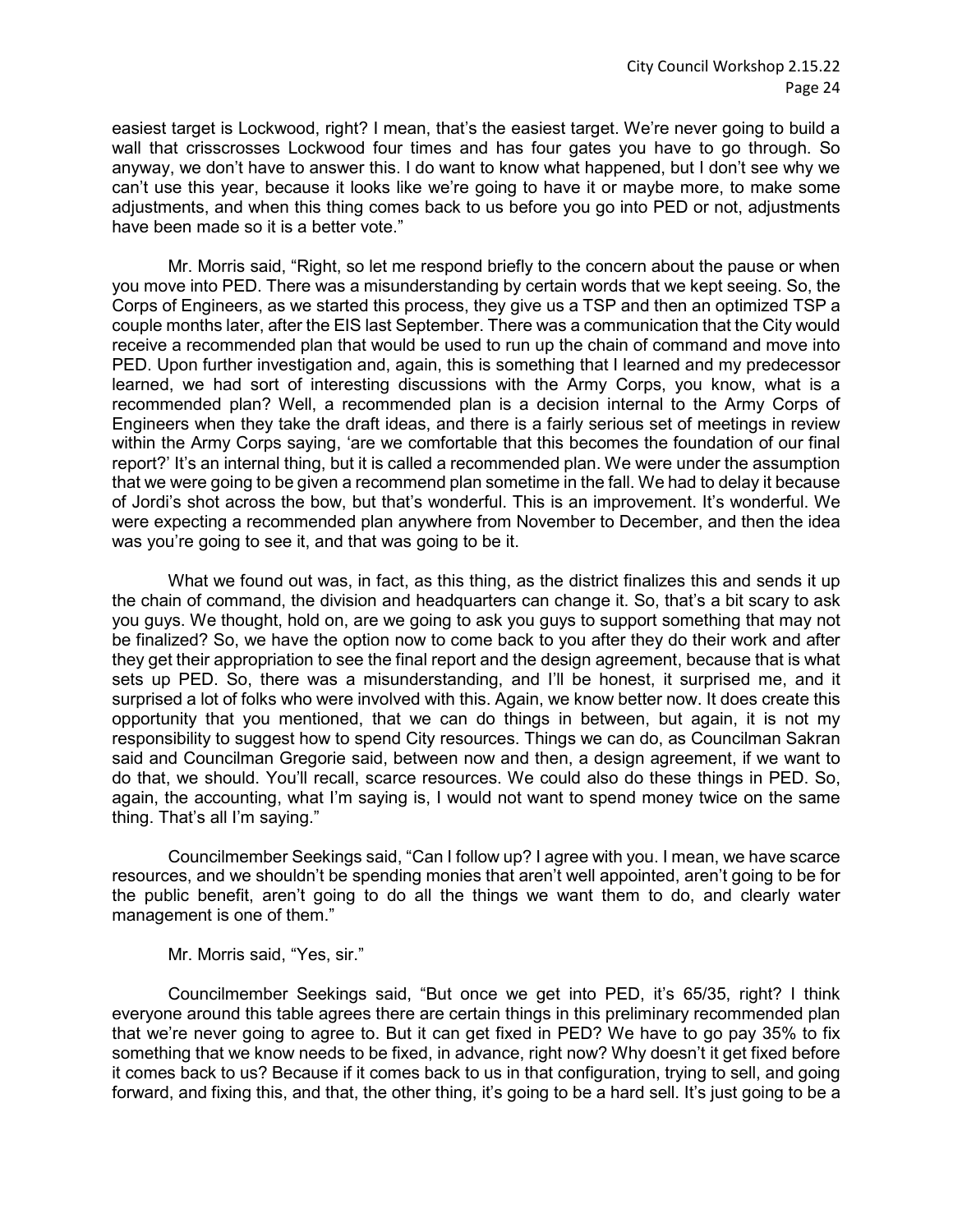hard sell. So, I mean, if we know there are certain things out there, I would implore this Council to go back and look at our budgets. Let's get some resources towards doing a comprehensive water plan that now knows that, essentially, the recommend plan is in our hands. There may be some changes, but it's not going to be major changes, right? Can we agree on that?"

Mr. Morris said, "Nothing has been designed, and again, the alignment on Lockwood will change. We've communicated clearly. So these are things that we do in PED, and we have the flexibility to do so."

Councilmember Seekings said, "I get that. It will change, we think, comma, we think. What we've got in front of us now is what we've got in front of us. How it changes, I mean, it likely will, but we don't know for sure. That's what we've got. It's what we're operating with, right? And if what I'm hearing today is correct, it's going to be what we're operating off of, with maybe some minor changes, going into PED. There are other things, not just Lockwood, that need adjustment. Why wouldn't we take that opportunity now, along with the Army Corps, to make those adjustments? Why wouldn't we?"

Mr. Morris, "So, again, ----"

Mayor Tecklenburg said, "If I may interject, I think there's real engineering time and cost to decide, to make some of those decisions. Just to use the Lockwood example, I mean, it's clear we put them on notice. We all agree that what's in the current recommended plan, we're not quite at that point yet, isn't going to be suitable to us. We could go and design something on our own, I guess, and we'd still have to vet it through the Corps during PED. We put them on notice, using this example, that that's got to change. If it doesn't, we've got the off-ramp every year to say 'see you later.' So, I mean, I hear you. I think there's plenty of work to be done with the water plan this year to fulfill our knowledge and plans, not just on the Peninsula, but in other parts of the City, including Johns Island, James Island, West Ashley. You know the water plan is intended to be a City-wide thing. I hear you, Mike, but I really think, from a practical point of view, to really get down to the nitty gritty and design that gate change, or whatever we propose, it takes some science, it takes some money, and we'd be better off doing that together than we would be going out like the lone ranger."

Mr. Morris said, "Let me just clarify something ---"

Councilmember Seekings said, "Just one final point on that, and then I'll be quiet. I get all of that, and I hear it, but to go back to the example that's been used in this room, the shot heard 'round the Peninsula, the shot heard 'round Charleston, the shot heard through this report, was the Yarborough shot, right?"

There was laughter.

Councilmember Seekings said, "There she is. Sorry. This is going nowhere unless the alignment moves to the Port's satisfaction. That was what happened. We are sitting here right now saying 'this is going nowhere, among other things, unless Lockwood gets realigned.' I'm not sure I completely understand the difference. I'll just leave it at that. I mean, I think the message has been delivered, and we'll see how it's received."

Mr. Morris said, "Let me say this, there is a difference between Jordi's shot across the bow, sorry, the Port's communication that the September TSP, optimized TSP alignment, was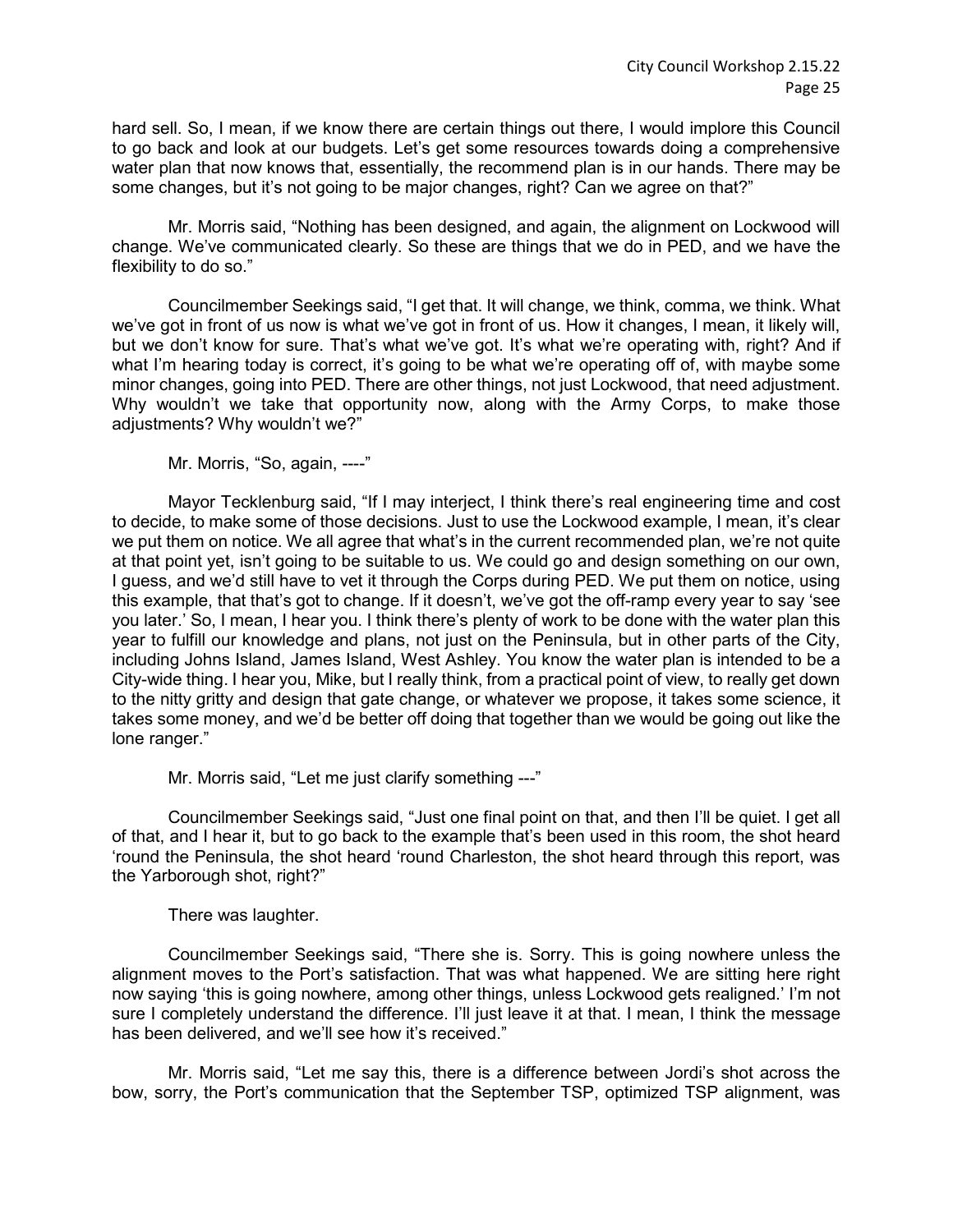insufficient for their purposes. That was an important signal. So, that's a big piece of property because you have a potential redevelopment of one part of that. It's going to provide, if developed appropriately, and as we imagine now, a tremendous amount of economic value, and housing, and other things for the City. So, why wouldn't you protect that? Jordi's boss is fond of saying 'who knows what the future of transportation looks like in 25 years.' Will we be re-exporting BMWs and Volvos from that facility? No one knows. The future uses of Columbus Terminal may also change over the lifespan, so let's make sure we get that protected. That's massive, and it was important that we get it done. Lockwood is really making sure that we can put something on the western side of Lockwood under the James Island Connector that would be, again, sufficient to mitigate surge to the 12 design level and would stay there and not sink. You have to make sure that the subsurface is right. That requires a fairly high level of technical analysis. I think the Corps of Engineers, again, if I recall, they said 'we understand, right now, that the Lockwood alignment is a challenge, but we don't have the money to study what else could be done, so we're just putting this here.' So, the scale of those two things are different, and I think we need to just acknowledge that.

Do I think we need to spend the money now? Let's say you all approve, here's a million dollars for a design engineer, an architect, and some hydrologists to go and study the Lockwood quarter from the Coast Guard Station up to Brittlebank. Here's a million bucks, come back to us in 7 months with a plan. Big work. Okay, it could be done. You all have to understand, sorry to be disrespectful, I'm not trying to be, the Army Corps of Engineers, already, they have run an analysis against their feasibility plan. The level of service that their plan provides, technical term, needs to be met by whatever we would design, so we're going to have to work with them in this process to make sure we provide the same level of service, the same relative cost, the same relative benefit because if we design something, 'oh, you know what?', let's make it 8ft.,' because we can't get it under the bridges, that won't pass the project snuff. That won't pass the project when you get to review because you have to have the same height all around. So let's understand that there's, in my opinion, sir, there's a difference between the East Side and the Lockwood corridor.

I just want to say this to Councilman Appel, your enthusiasm, can we pry this thing open with the Corps policy? It's why I came here. It's why I came here. It's one of the reasons why I came here. I know this force is out there to pry open, whatever the appropriate analogy is, to pry open the Corps process. It is so needed. We have this opportunity, Charleston is this iconic place, we have this BCR, we have everything on our side to get there. Are we there yet? Nope. We can try, so I just want to say that's my enthusiasm. That's my passion for this, and it gets the best of me sometimes, and I apologize to all of you for that."

Mayor Tecklenburg said, "Yes, sir."

Mayor Tecklenburg recognized Councilmember Bowden.

Councilmember Bowden said, "Thank you, Mr. Mayor. Just so I'm clear, because I'm not a numbers guy so I can get sort of lost in all this talk, if we decide to go into PED, and then we take that first off ramp the following year and say 'we're out,' for whatever reason, what have we just paid for a year? What do we have as an asset moving forward? Do we have some of these studies you talked about, and how much money have we just spent?"

Mr. Morris said, "So the scope and schedule, the setting up of those studies, what's done in year one. Some of those studies can be done in 3 months, some of them may take 18 months. It just depends on what you're looking at. So whatever is completed in that first year, and the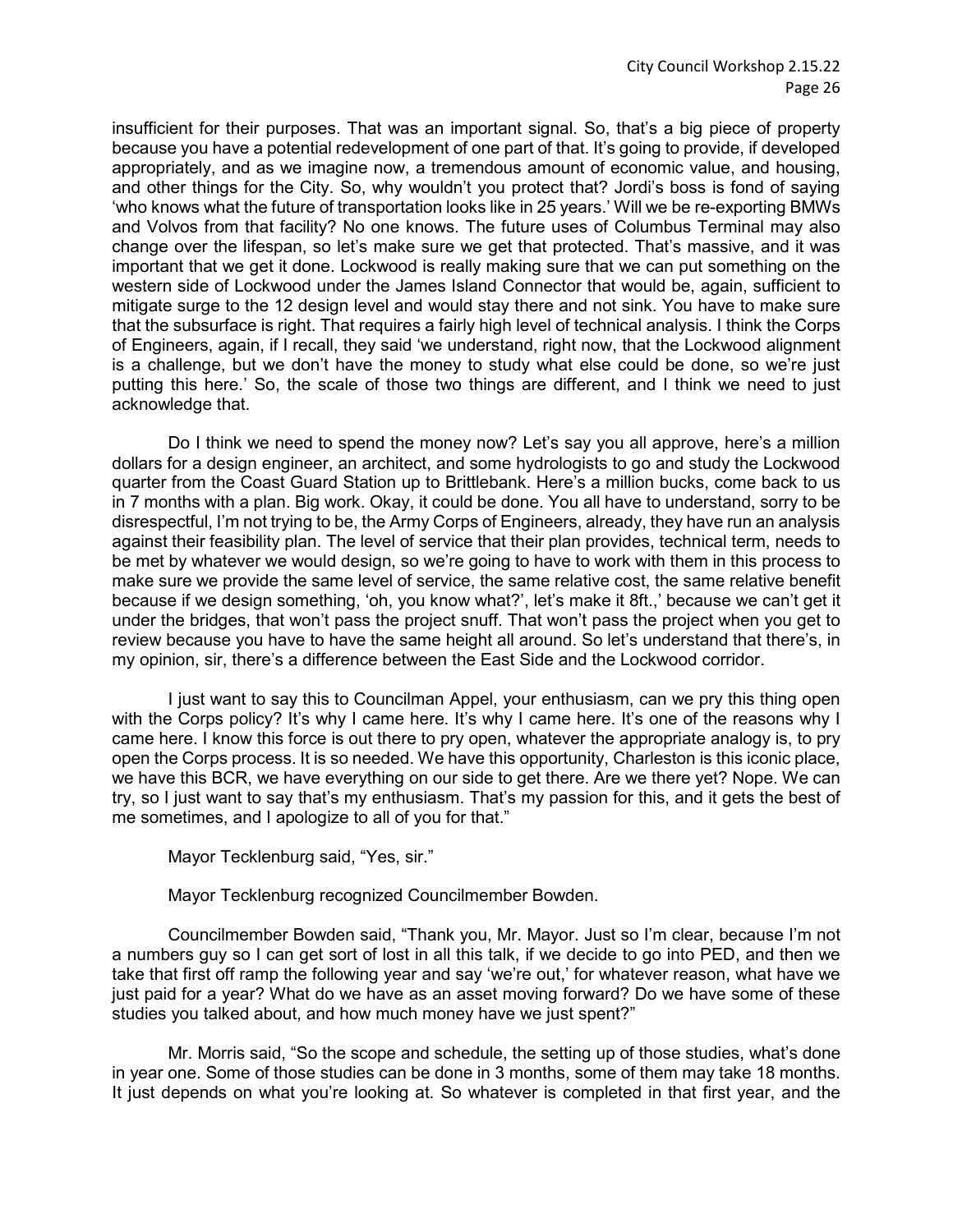Army Corps will give us updates of where they are, what the consultants are providing at that point, we will have that. So, we will have that, again, and we can use that in perpetuity. When it's developed, it's ours. Again, I don't want to say that every study can be done within a 12-month timeframe because some can and some cannot. So, it's possible that we could be asked to spend \$4.5-5 million in year one, and it's funding 10 different studies and reports or analyses, and we get 8 of them back completed, but 2 of them may not be. So, we'll have the status of that report at that moment when we decide to terminate the study, again, or not move forward in the next year. I don't want to scare my friends over there because they're listening, and they're going to report up the chain of command, that is not our goal. Our goal is to succeed, but let's be realistic, we may not. So we have to have that in the back of our minds as what's our alternative? What do we do at that point? I think that's a fair question, sir."

Councilmember Bowden said, "And then, just as a follow-up, if we do have these, you know, some of these studies in our back pocket, does what we're studying on the Peninsula tell us anything about West Ashely?"

Mr. Morris said, "Likely not, because of the hydrology and hydraulic conditions, the physical occupation, the infrastructure on the Peninsula is different from that in West Ashley, or Daniel Island, or James Island, or Johns Island. So, likely not."

Mayor Tecklenburg said, "But the water plan that we're doing addresses the whole City."

Mayor Tecklenburg recognized Councilmember Gregorie.

Councilmember Gregorie said, "You mentioned that, eventually, it will go up the chain and, sometimes when it goes up the chain, it may come back with changes from the Chief. Do we have any idea, typically, the extent of those changes? If legislation goes through while the Chief has it, is there a possibility that the Chief may say we need to incorporate in this submittal some of the new provisions of the new legislation?"

Mr. Morris said, "On that point, I would certainly hope so."

Councilmember Gregorie said, "Okay."

Mr. Morris said, "I can guarantee you that I will be calling Wes about this addition, and the Mayor will be talking to the Colonel and to the General in Atlanta. So, the first part of your question, I regret to say I don't know the extent of modifications that the Chief or headquarters has made when it's run up the chain of command. I don't know if Wes ---"

Wes Wilson said, "Can I?"

Mr. Morris said, "Yes, sir."

Mr. Wilson said, "Thanks, Dale. If there are significant changes or major changes, we will come back to Council and present those to you. We, Nancy's had a lot of experience on these projects in Texas and other areas of the country, and there are very minor, little changes, it's usually wordsmithing, small words, and that's it. There's no technical changes or anything along those lines."

Councilmember Gregorie said, "Okay."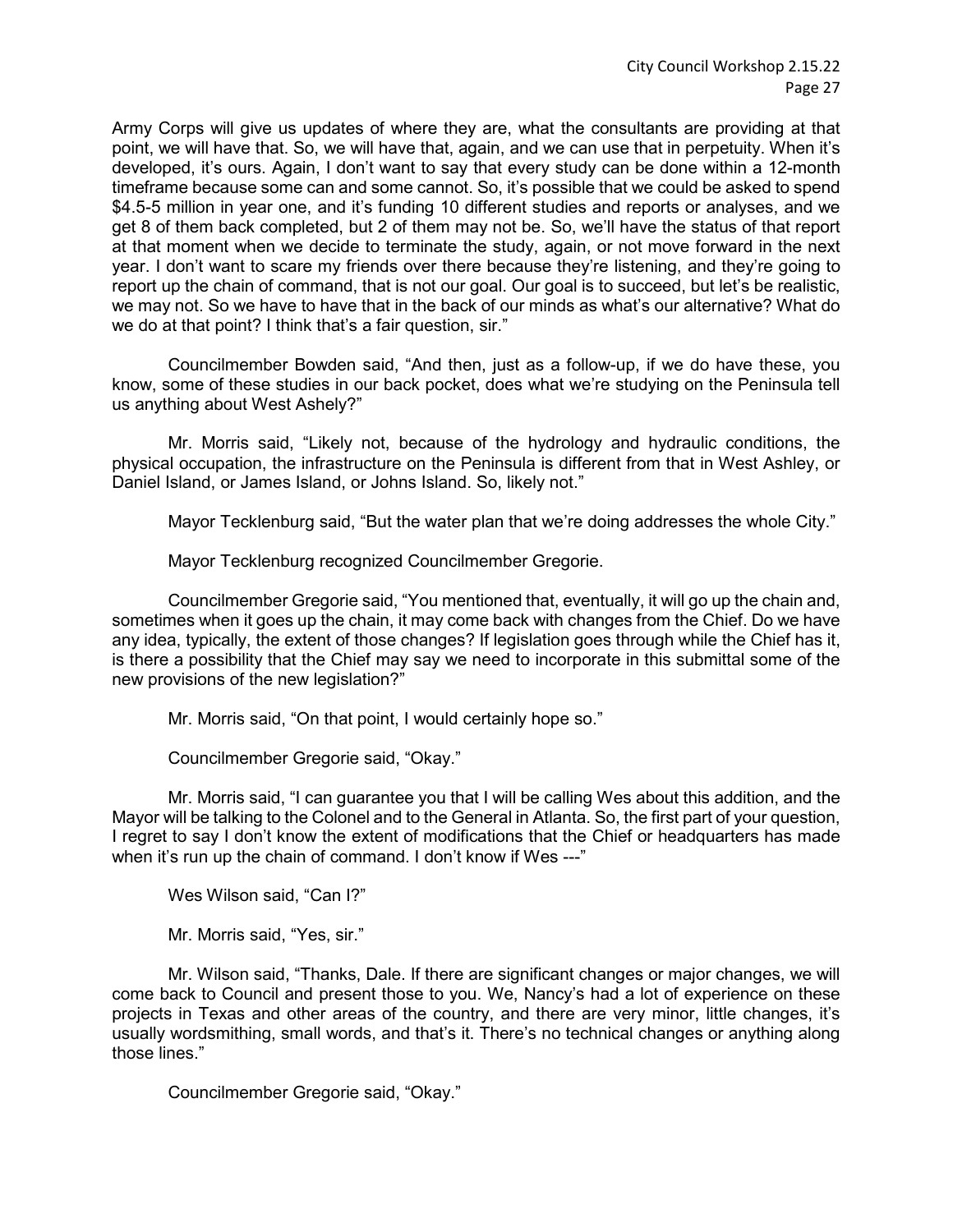Nancy Parrish said, "When we send that up through our chain of command, I mean, they are looking at policy things and that sort of thing. They are not looking at alignments and designs. They don't look at it and think 'oh, this would be better if it had an angle like this.' There is no engineering. They're not out there re-engineering it, right? They're not doing that kind of thing. I have never seen anything more than wordsmithing before it comes back and ready for the Chief to sign."

Councilmember Gregorie said, "My final question has to do with regionalization of the effort, COG involvement, to what extent have we done that? If we haven't, I'm sure we're planning to do it. Because I really think that if we don't, it's going to be a political nightmare, especially with other low-lying cities within our region. So, are we dealing with the regionalization of, not the wall necessarily because I think if we do a water plan, that water plan would have to go beyond the City limits, and just as a water plan would do that, my question is shouldn't this effort also do that?"

Mr. Morris said, "Let me address that in a couple of ways. One is, the authority for this study has a physical boundary around it. You can look at the original map. It's the Peninsula and the associated waters. That is defined under the authorization, so we have to stay within that boundary. It doesn't mean that there's not surge risk in Councilwoman Parker's district or anyone else's district, there is. It's just that this is here, that boundary condition is there. At a staff level, I have spoken with folks at the County, and I have spoken with folks in the State, and I have spoken with folks, as you may know, there is the State Resilience Office, and they're doing a resilience plan, which is really a statewide flood plan right now. I'm serving on one of those subcommittees just to make sure Charleston is heard on that. So, we're doing this. We don't have an ask for them, yet, because we've designed nothing. We'll go there. The Mayor, you can talk about the conversations you've had with your colleagues around the neighborhood."

Mayor Tecklenburg said, "We recently had called a meeting of regional mayors to give them a briefing. We've done so with County emergency personnel, not the elected officials. We've done so with the State Emergency Management Division. I believe we're making a good faith effort to keep our regional partners up to date. You know, a few years ago we started a regional gathering on the COG level amongst all the water and stormwater managers, and those sessions continue on. We should give that group, Matt Fountain, an update the next time they get together. In addition to the mayors, I had a number of Councilmembers attend from the other cities, as well. Mayor Haynie was there, Ron Brinson was there, North Charleston, Mayor of Seabrook, Kiawah, Sullivan's Island. So, we are making those efforts. Yes, sir."

Councilmember Gregorie said, "We'll be protecting a lot of state facilities."

Mr. Morris said, "Yes, sir."

Councilmember Gregorie said, "We really would be. How would the State, when they do contribute, will that affect our 35%?"

Mr. Morris said, "Yes."

Councilmember Gregorie said, "Okay. To me, that should be an easy sell, given what we're protecting."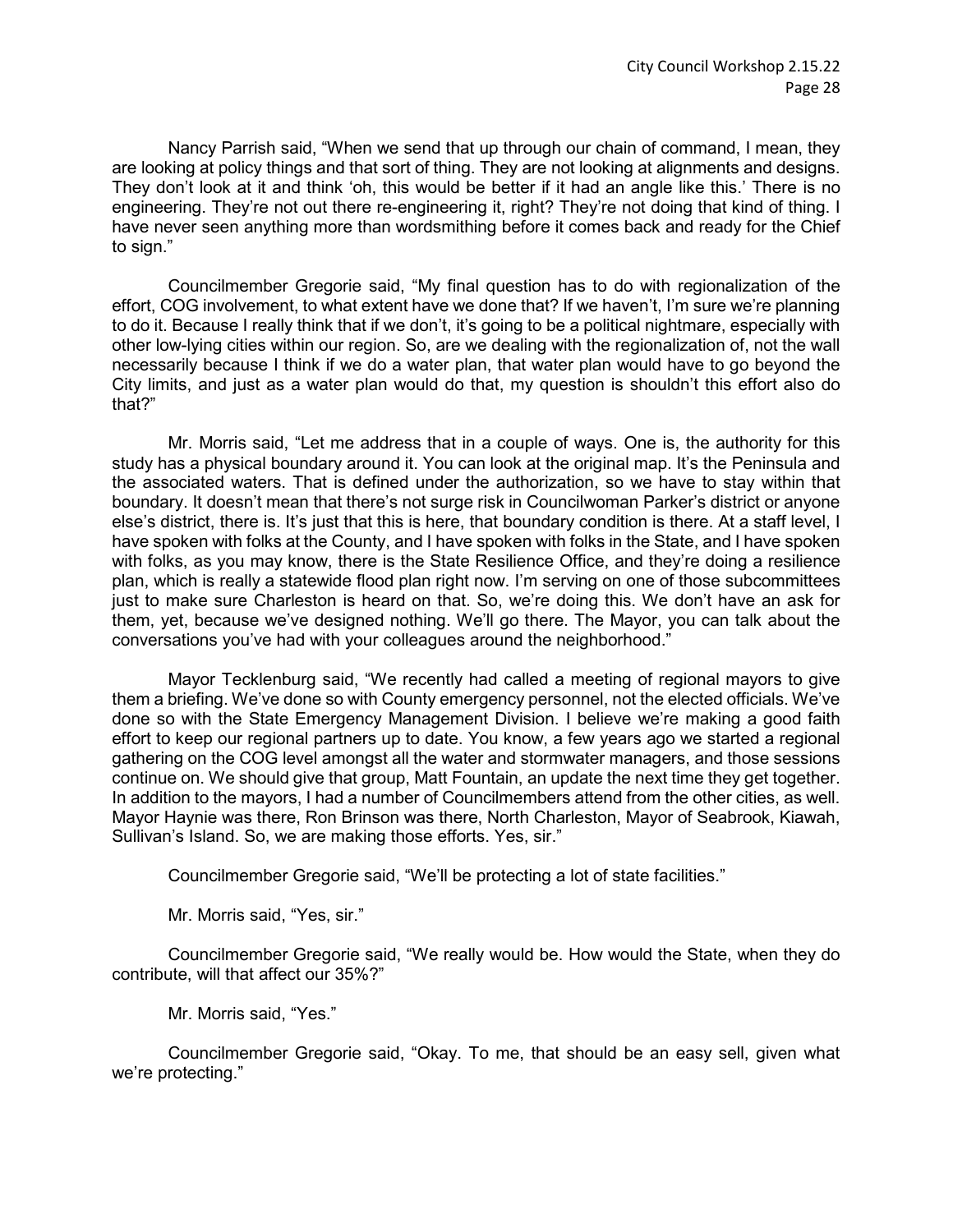Mr. Morris said, "I agree wholeheartedly. I think everyone agrees wholeheartedly. I'm not particularly brilliant on this. We need to do this, right? I have had discussions with the State Resilience Office, who helps to direct the Federal CDBG monies that come to the State, but the State distributes locally, and there is unclaimed money in 2024 and 2025, and I have said 'oh, we can use some of this for PED, can't we?' So once we get an indication, we're going to go down there. We're going to make that application. CDBG-DR and CDBG-MIT money is the one, maybe not the only, but the one spot where Federal money can be sent to the locals, and the locals can use it to pay for a cost share of a Federal project. Most of the other times it's no double dipping. CDBG-DR is one of those places where that can be. We've talked about this. Again, I'm reluctant to say we're going to put this application out there without confidence that we're happy with the plan. Again, up until 3 weeks ago, we did not see Jordi' realignment, sorry, Jordi, we did not see that realignment. So, we have to be careful when we ask for money. We have to go with a serious request. If we complete the study, and we see this other work going on, we'll talk with them. And, again, we have time because these grant cycles are not even open, yet.

I forgot to answer one of your previous questions. The water plan, the goal is to have it tease out, per hydrological basin, what risks are there, what opportunities are there to mitigate that risk, not just with pumps or concrete or land use policy, but land cover policy and all those other things. We'll look at it per basin, and as you all know, and Councilwoman Parker knows this intuitively, these basins cross many, many different political jurisdictions. So, we will have to look at those things and work with other folks, and we may have to go to Charleston County or Berkeley County and say 'here's this basin. We're downstream, you're upstream, you guys have to help us with this.' It's a negotiation. We have to tease it out first and then see how far we can get."

Mayor Tecklenburg said, "Any other questions?"

Mayor Tecklenburg recognized Councilmember Gregg.

Councilmember Gregg said, "Sorry, back to the cost. In the \$1.1 billion and then also in the \$51 million, how much contingency is in that?"

Mr. Morris said, "Go, Wes."

Mr. Wilson said, "So, the current contingency number is 36% we have built in to all the costs."

Councilmember Gregg said, "So that's in the \$1.1 billion, but also in the \$51 million for design?"

Mr. Wilson said, "Yes, sir."

Councilmember Gregg said, "Okay, great. Thank you. Then, I guess this is a question for you, with regards to the work product in PED, you were talking about the hydrologic survey. How much of that do you think would be applicable to Calhoun West? We talked about that. And then, if we spent the money now on that, does that count as our cost share of the PED, as well, if we were to move forward with any of that?"

Mr. Morris said, "If we would spend money on a separate Calhoun West study, on interior hydrology, you mean?"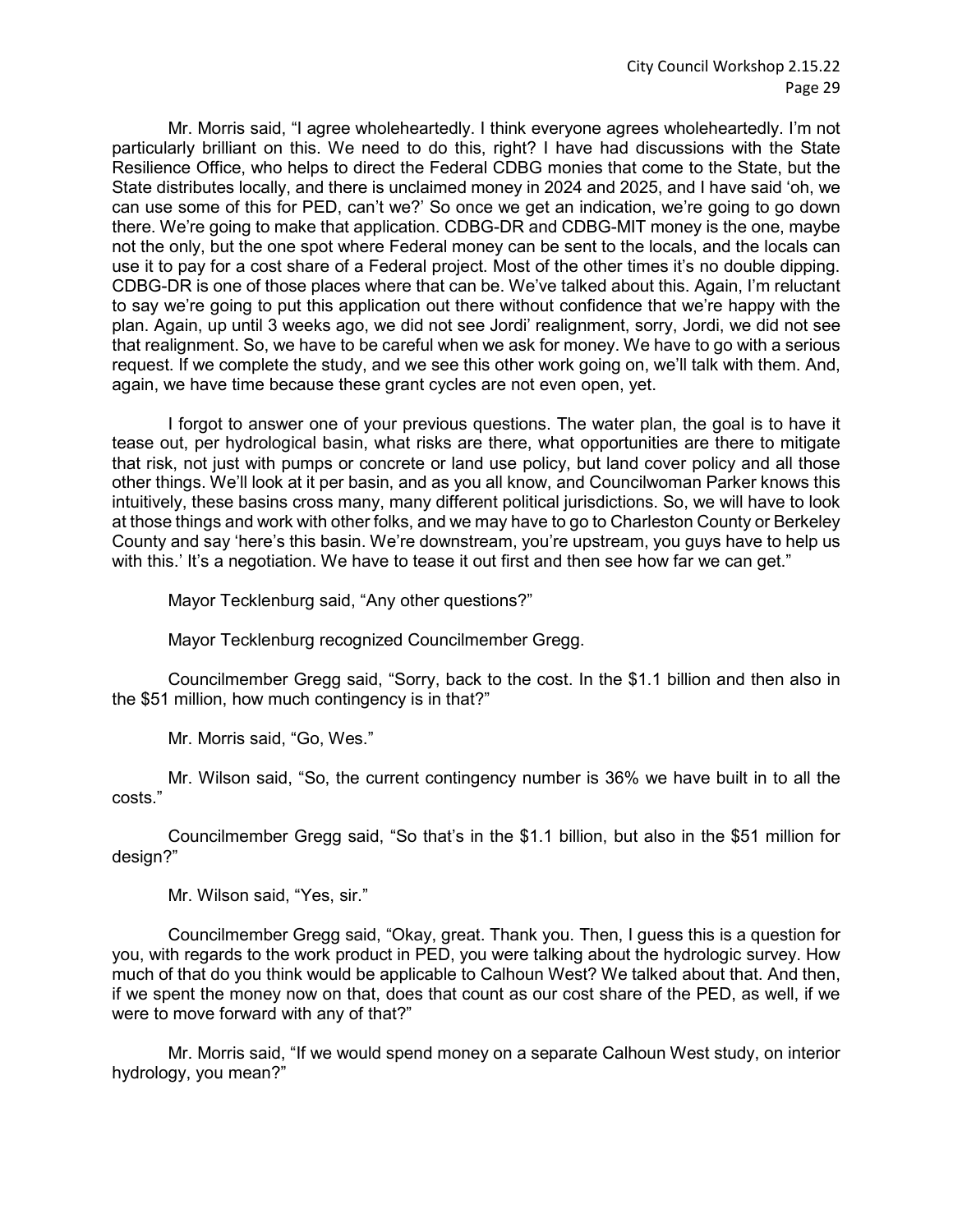Councilmember Gregg said, "Yeah, I mean, does that knock off any of our costs on this? Is that too complicated?"

Mr. Morris said, "Well, it is and it isn't. Let me give you the shorthand."

Councilmember Gregg said, "Okay."

Mr. Morris said, "Work that we do in advance of PED that can inform our requirements under PED for the cost share, we either have to create a very clear MOU and make sure it's good, that we can get credit for that in PED. Because if we don't, we won't, so we have to see what's possible. I don't know the boundary conditions of the negotiation. We should explore that. The second question in response to you, what was the other part of your question? I'm sorry."

Councilmember Gregg said, "When do we think the work products would be available that could potentially, I mean, the other way, if we proceed with PED, when do we think the work products are going to be available that could potentially inform us or help reduce the cost of the design on the Calhoun West project?"

Mr. Morris said, "I think that's going to depend on each particular study, and we'll see how long it takes to do that. There is a, so again, that's what I tried to explain to Councilman Bowden is, you know, we'll tee up, they will tee up studies with us in PED. Some of those could be completed in a relatively short period and others in a longer period. We'll have to see what those are, but whenever they're ready, they should be able to inform other H&H challenges on the Peninsula. Sorry, hydraulic and hydrology challenges on the Peninsula. I still feel I'm missing one of your questions."

Councilmember Gregg said, "No, I think you answered it."

Mr. Morris said, "Okay. I'm sorry."

Councilmember Gregg said, "Thank you."

Mayor Tecklenburg said, "Alright. Anybody else?"

Mayor Tecklenburg recognized Councilmember Appel.

Councilmember Appel said, "I have a real quick thing, and it's more of a statement/request than a question. You know, the Mayor, you put together a wonderful letter February 7, 2022. I like the language around anchoring. Could we expect a response to this letter from the Army Corps as a sort of trust building exercise here to sort of address maybe some of Councilmember Seekings' points? In other words, we've got these good verbal communications, we're working together, we're vibing off each other, the Mayor sent this wonderful letter. It would be nice to perhaps receive a response. I mean, I'm not asking for a response from anybody on the fly now. I'll just state that, for the record, I just think that as we continue to proceed, knowing that we're on the same ground and having that in writing could be, I think, something that's advantageous as we continue to move forward."

Mayor Tecklenburg said, "Well, I wasn't expecting one, but I see Wes jumping up."